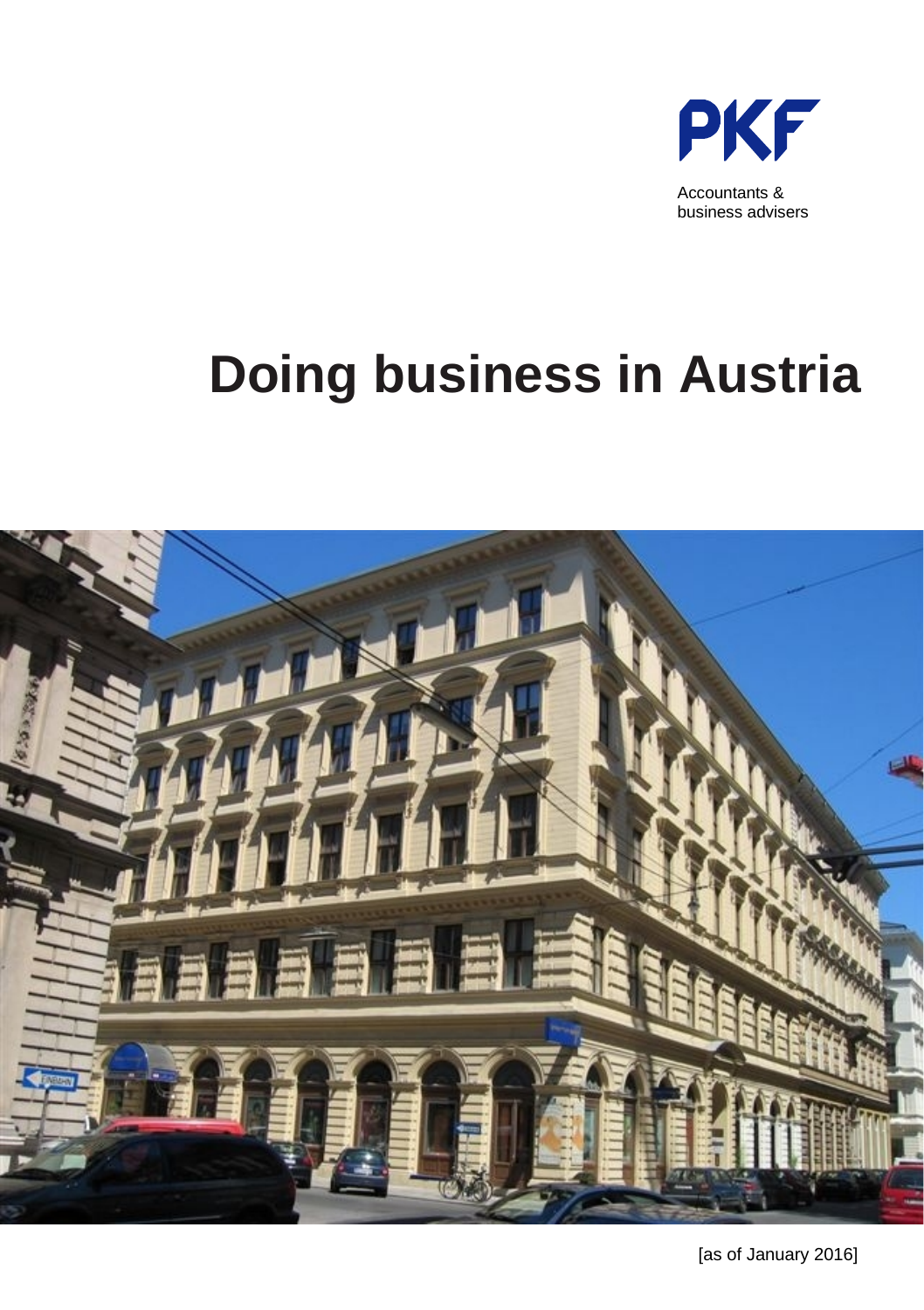#### important disclaimer

No person should act or rely upon any matter on information contained in or implied in this publication without first obtaining advice from a qualified adviser relating specifically to his/her particular circumstances. This publication should not be regarded as offering a complete explanation of the taxation matters referred to. The publishers and authors are not responsible for the results either of any actions taken on the basis of information provided within this publication, nor for any error in or omission from this publication. The publishers and authors expressly disclaim all and any liability and responsibility to any person who acts or fails to act as a consequence of reliance upon the whole or any part of the contents of this publication.

#### preface

PKF Austria comprises six firms that trade as PKF with offices in Vienna, Salzburg and Graz, including one firm specializing in hotel consulting. The PKF Austria Member Firms are also legally independent members of PKF International Limited, which consists of over 400 offices operating in 150 countries across five regions. The thousands of clients of the Austrian firms range from multi-national conglomerates to business start-ups and private individuals. We commit to providing our clients with a consistent quality of service whereby, no matter how big or small your business or individual needs might be, your affairs are personally overseen by a partner. In practice, this means that your partner will ensure that you are provided with the right skills to help you operate more profitably and tax effectively. You will be given a commitment to provide you with timely, expert advice. As a result of understanding your needs, your partner will be able to take initiative and offer pro-active advice.

PKF Österreicher & Partner GmbH & Co KG Wirtschaftsprüfung und Steuerberatung is a member firm of the PKF International Limited family of legally independent firms and does not accept any responsibility or liability for the actions or inactions of any individual member or correspondent firm or firms.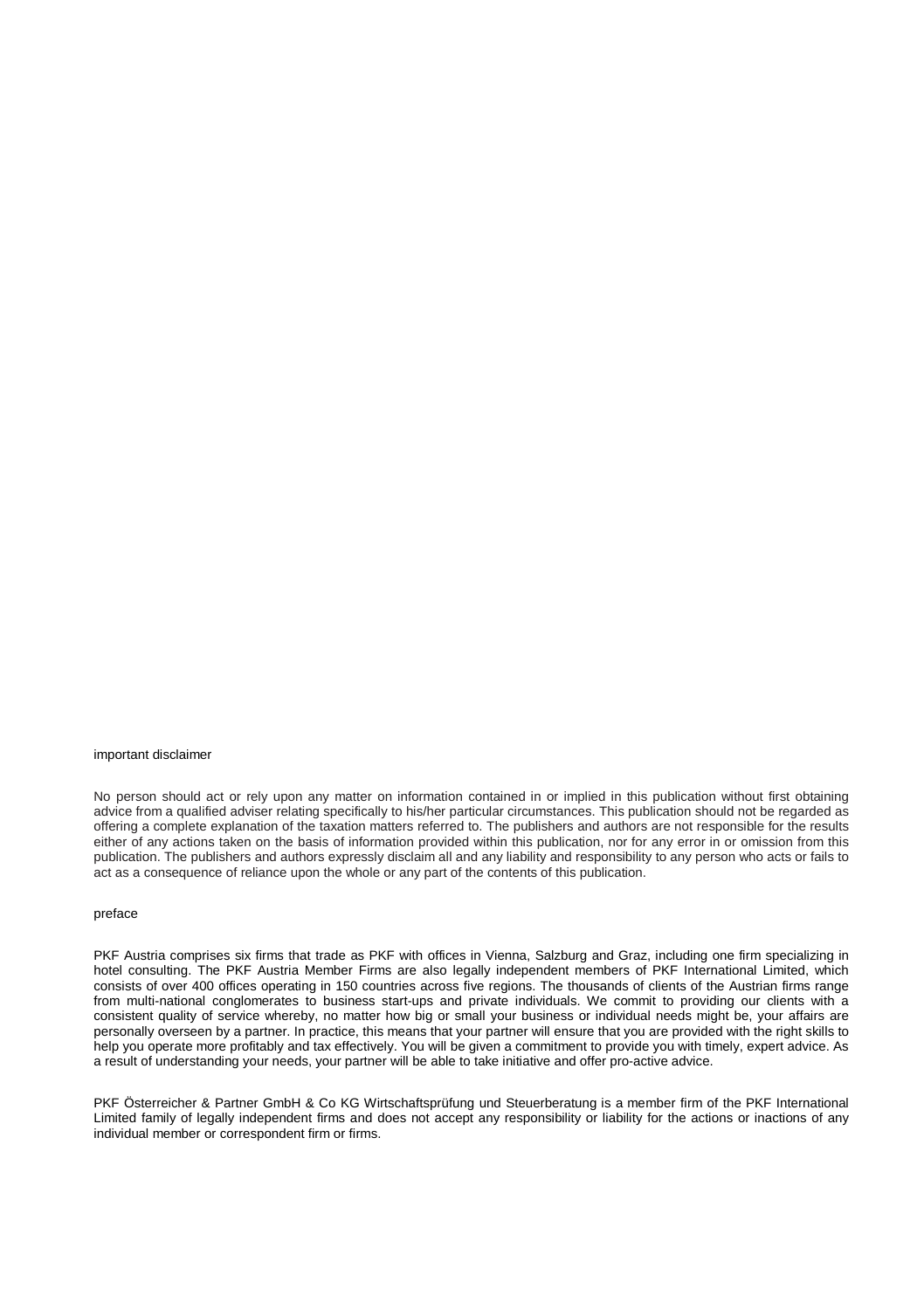

## **Contents**

| <b>Introduction</b>                                        | 1               |
|------------------------------------------------------------|-----------------|
| Geography                                                  | 1               |
| Advantages of Investing in Austria                         | 1               |
| Constitution                                               | $\overline{c}$  |
| Communications                                             | $\overline{c}$  |
| Language and Currency                                      | $\overline{c}$  |
| Legal System                                               | ŝ               |
| <b>Major Exports and Imports</b>                           | ŝ               |
| Government Policy on Foreign Investment in Austria         | ŝ               |
| <b>Import Controls</b>                                     | 4               |
| <b>Exchange Controls</b>                                   | 4               |
| Source of Finance                                          | 5               |
| <b>Business Structures</b>                                 | $6\phantom{a}6$ |
| <b>Types of Business Structures</b>                        | 6               |
| Companies                                                  | 6               |
| <b>Governing Documents</b>                                 | 7               |
| <b>Directors</b>                                           | 7               |
| Forming a company                                          | 7               |
| Registration requirements and filing procedures for public |                 |
| securities                                                 | 8               |
| Audit requirements and practices                           | S               |
| Shareholdings by non-residents<br>٠                        | 10              |
| Foreign companies                                          | 10              |
| Partnerships                                               | 11              |
| Joint Ventures                                             | 11              |
| Foundations                                                | 11              |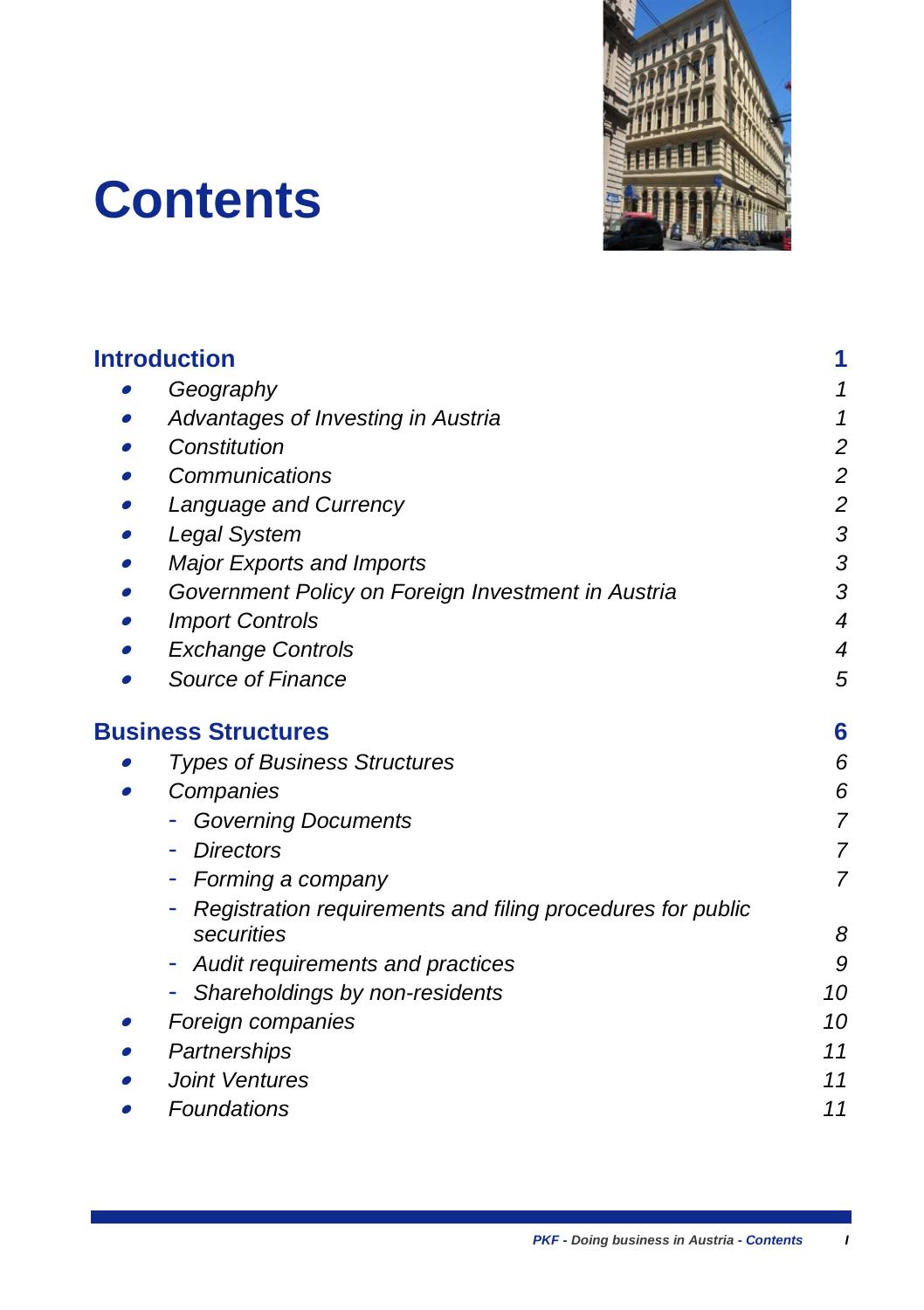| <b>Taxation</b> |                                               | 12 |
|-----------------|-----------------------------------------------|----|
|                 | <i><b>Introduction</b></i>                    | 12 |
|                 | <b>Income Taxation Law and Administration</b> | 12 |
|                 | <b>Fiscal Year</b>                            | 12 |
|                 | <b>Taxpayers</b>                              | 13 |
|                 | Taxable Income                                | 13 |
|                 | <b>Lodgement of Returns</b>                   | 16 |
|                 | Payment of Tax                                | 17 |
|                 | Residence and source                          | 17 |
|                 | <b>Taxation of Partnerships</b>               | 17 |
|                 | <b>Taxation of Companies</b>                  | 18 |
|                 | <b>Taxation of Profits</b>                    | 18 |
|                 | Taxation of groups of companies               | 18 |
|                 | <b>Dividend Withholding Tax</b><br>۰          | 19 |
|                 | <b>Taxation of Branches</b>                   | 20 |
|                 | Interest deductions                           | 20 |
|                 | Repatriation of Profits and Transfer Pricing  | 20 |
|                 | <b>Taxation of Capital Gains</b>              | 21 |
|                 | Interaction with International Tax Regime     | 22 |
|                 | <b>Taxation of Individuals</b>                | 23 |
|                 | Residents<br>۰                                | 23 |
|                 | <b>Non-Residents</b><br>۰                     | 23 |
|                 | Individual income tax rates<br>۰              | 24 |
|                 | <b>Social Security System</b>                 | 24 |
|                 | Other Taxes                                   | 25 |
|                 | Value Added Tax (VAT)                         | 25 |
|                 | Stamp duties<br>۰                             | 27 |
|                 | <b>Inheritance and Gift Tax</b><br>۰          | 27 |
|                 | Real estate transfer tax<br>۰                 | 28 |
|                 | Pay-roll taxes<br>۳                           | 29 |
|                 | Miscellaneous taxes                           | 29 |
|                 | Customs duties                                | 29 |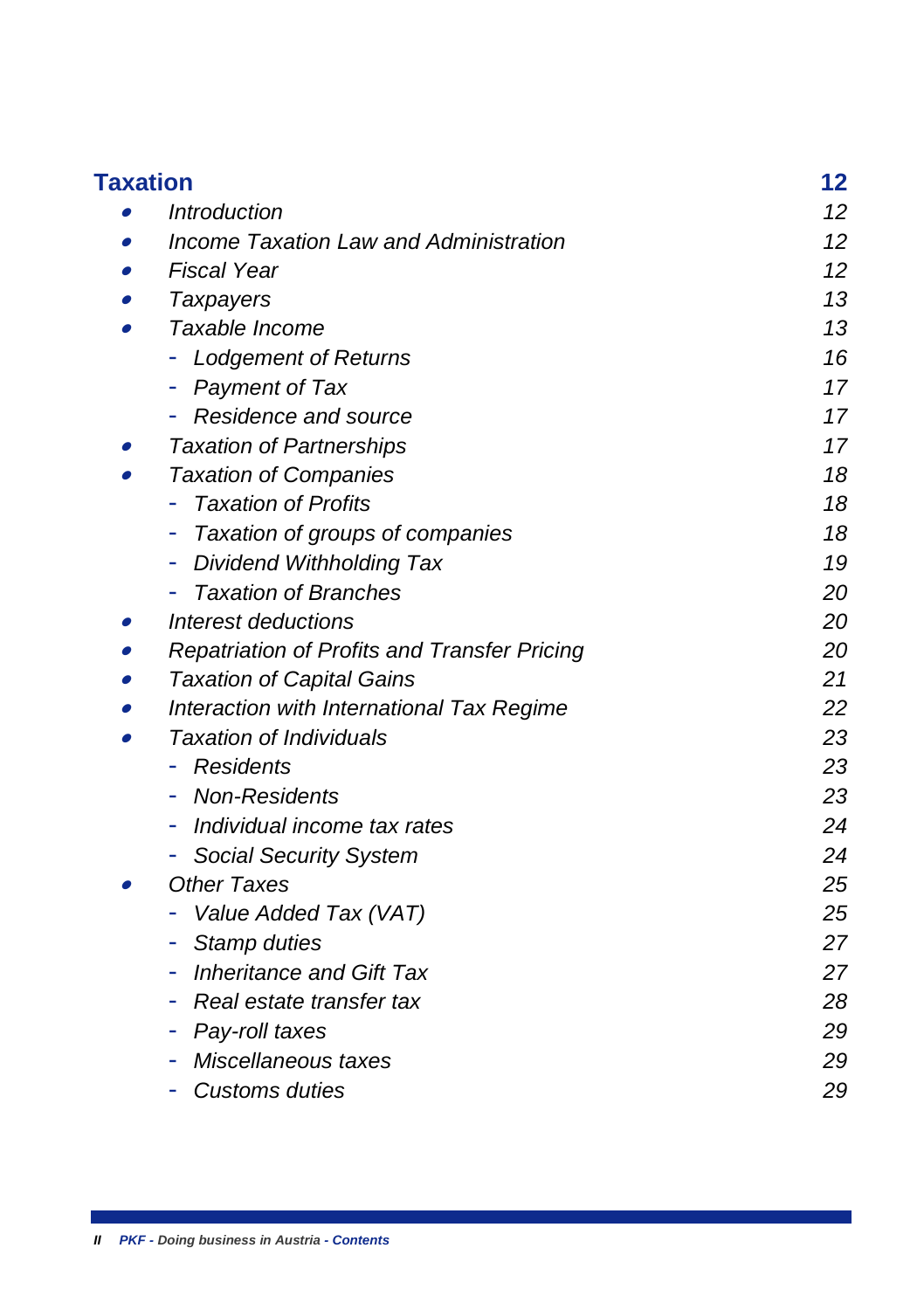| <b>Grants and Incentives</b>                              | 30 |
|-----------------------------------------------------------|----|
| <b>General Introduction</b>                               | 30 |
| Government Investment Incentives                          | 30 |
| Federal, regional and EU funding instruments              | 30 |
| <b>Tax Incentives</b>                                     | 31 |
| <b>Export Finance and Insurance</b>                       | 32 |
| <b>Protection of Intellectual and Industrial Property</b> | 33 |
| Copyright                                                 | 33 |
| <b>Trade Marks</b>                                        | 33 |
| Trade Names                                               | 33 |
| Patents                                                   | 34 |
| <b>Immigration</b>                                        | 35 |
| <b>Migration to Austria</b>                               | 35 |
| Permanent Residence                                       | 35 |
| <b>Temporary Residence</b>                                | 36 |
| <b>Visitors</b>                                           | 37 |
| <b>Work Permits</b><br>●                                  | 37 |
| Visa - for short stay                                     | 37 |
| Residence permit                                          | 38 |
| Conditions for a residence permit                         | 38 |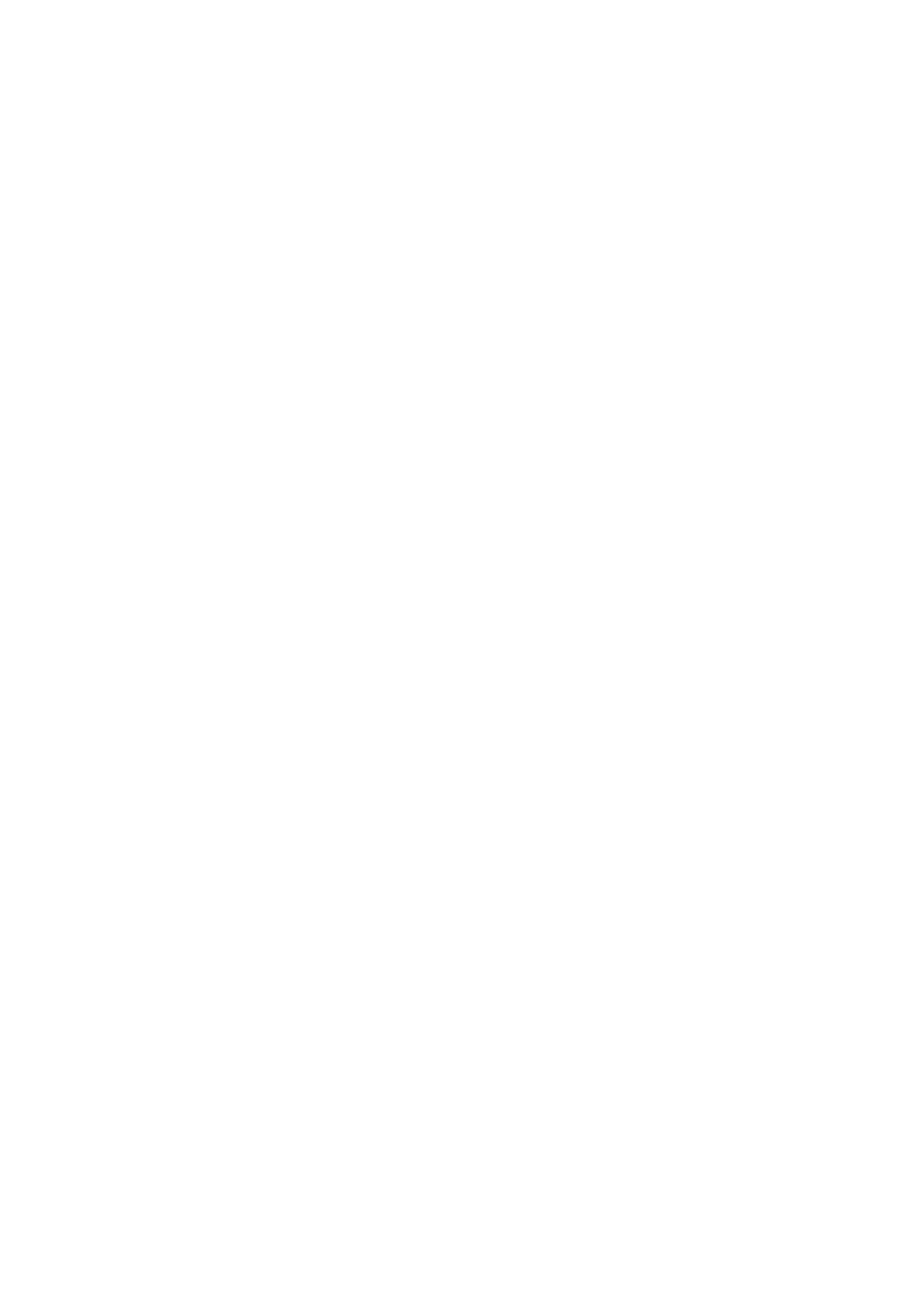

## <span id="page-6-0"></span>**Introduction**

## <span id="page-6-1"></span>**Geography**

The federal republic of Austria is located in Central Europe. It is a predominantly mountainous country with an area of 83.855 km2 and a population of approximately 8.5 million. Eight countries connect with Austria along its border, namely Italy, Switzerland, the Principality of Liechtenstein, Germany, the Czech Republic, Slovakia, Hungary and Slovenia. Austria joined the European Union (EU) in 1995, which comprises 27 European member states as of 2008.

## <span id="page-6-2"></span>**Advantages of Investing in Austria**

Austria's main advantages are its economic, political and labour stability, its highly skilled workforce, a high standard of living, internal security and its well-established business ties to Central and Eastern Europe as well as far-reaching integration in the world economy. As a member of the EU, Austria is also a member of the Euro zone. Austria is a member of the United Nations, a party to the WTO, member of the OECD, the World Bank, the International Finance Corporation and the International Development Association.

Austria ranks as one of the safest countries in the world. The low crime rate, together with the relative stability within politics, the business climate and legal system, provide a solid framework companies can rely on. With a rich history, beautiful scenery and dynamic and innovative economy, Austria has become highly valued as a cultural nation, holiday destination and business partner alike. The diverse leisure possibilities in a secure environment provide international managers with an attractive environment in which to settle here.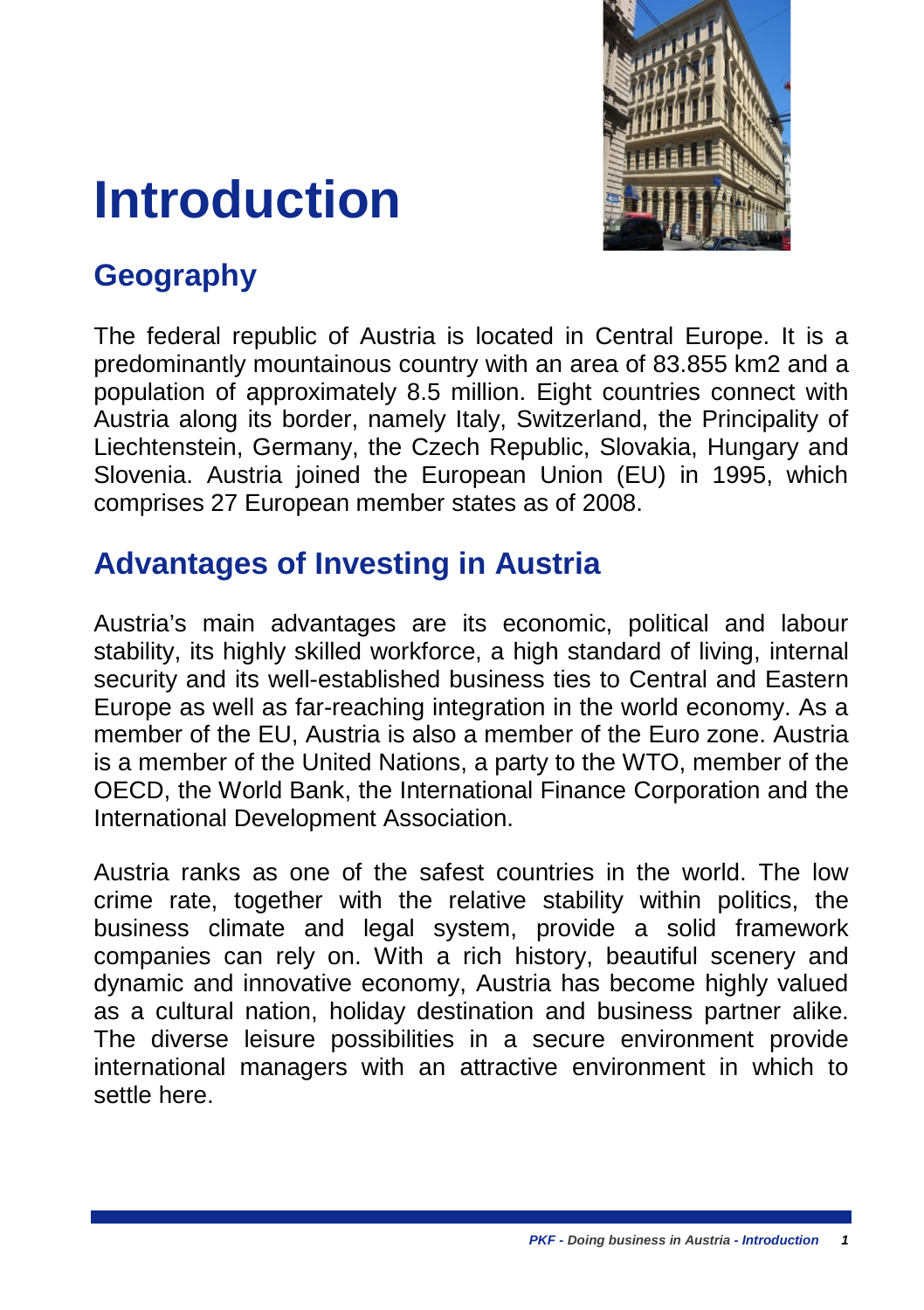Austria is also an attractive location from a tax perspective. It provides a competitive corporate income tax rate of 25% with an effective rate that is competitive due to several tax reliefs in comparison to other countries with lower nominal rates. Additional benefits are found in several tax incentives, notably for R&D expenditure and groups of companies, and the absence of wealth, inheritance and trade taxes. In addition to international companies, smaller foreign firms with subsidiaries can reap enormous advantages from the group taxation provisions in relocating operations to Austria, especially in establishing headquarters for the Eastern European region.

## <span id="page-7-0"></span>**Constitution**

Austria is a democratic republic established as a federal state. The parliament consists of two chambers: the National Council, which is elected directly by the people, and the Federal Council, which represents Austria's nine federal provinces.

## <span id="page-7-1"></span>**Communications**

Internal and external communications are excellent and transportation systems are well established. The telephonic direct dialling system allows instantaneous international communication from both fixed and mobile units. Internet access is readily available from almost anywhere in the country, both on a cabled and/or wireless basis.

## <span id="page-7-2"></span>**Language and Currency**

The main language spoken in Austria is German. The common currency is the Euro  $(\epsilon)$  with 1 Euro consisting of 100 Cents.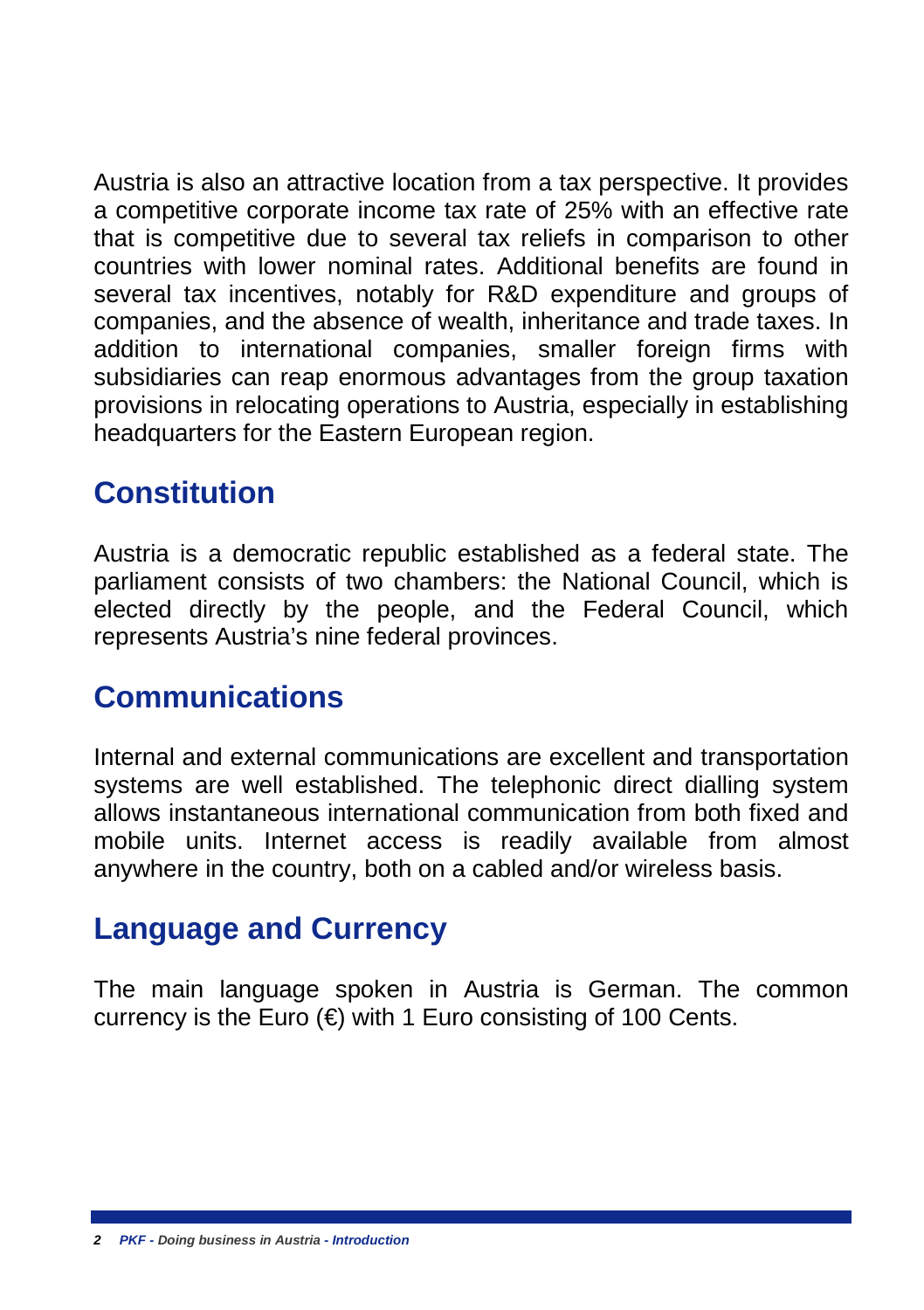## <span id="page-8-0"></span>**Legal System**

The legal system is structured according to a so-called tier system of laws, which decrees that laws and regulations must comply with the standards set by the higher tiers (eg. the constitution, constitutional laws). At the top tier are the Austrian Federal Constitution and individual constitutional laws, as well as the EU Acts of Accession. General federal laws and laws of the federal provinces are in the lower tiers.

There is no Case Law system in Austria. This means that the judges are free to reach their own decisions or rulings, although previous rulings may be adduced in hearings. Austria adopted the EU legal framework as of January 1, 1995 on entry to the EU.

## <span id="page-8-1"></span>**Major Exports and Imports**

Most export earnings are derived from machinery and equipment, metal goods, chemicals, mineral fuels and oils, vehicles, electric and electronic equipment, paper products, textiles, food and agricultural raw materials.

Major imports are machinery and equipment, motor vehicles, chemicals, metal goods, oil and oil products and food.

## <span id="page-8-2"></span>**Government Policy on Foreign Investment in Austria**

The Government recognises that foreign investment makes a substantial contribution to the development of Austria's industries and resources, and its policy is to welcome and encourage long-term direct foreign investment that has beneficial economic effects.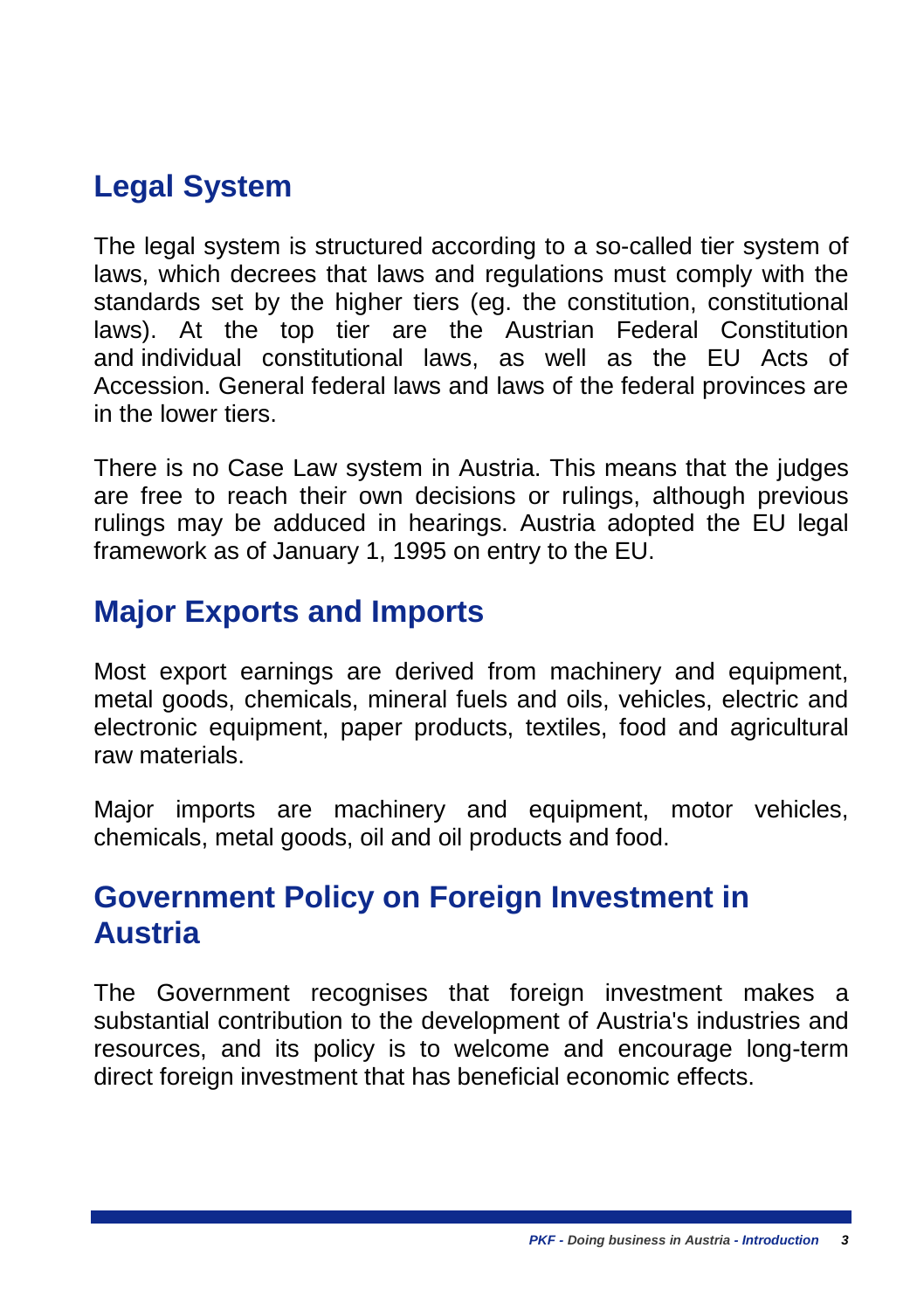Austria's law follows the regulations and the directives of the EU. The basic notion of the EU guidelines is that people, capital investments and goods originating from a member country can circulate freely within the FU.

Austria offers a comprehensive system of both national and local funding programs, all of them based on EU and national regulations. The purpose of these regulations is to ensure "fair competition" between companies and regions within the European Union. The funding instruments are subsidies, loans at concessionary interest rates and guarantees. Besides, several Austrian regions are eligible for support under various EU structural fund programs, to promote and facilitate economic development. Incentives under these programs are equally available to domestic and foreign investors and range from subsidies to preferential loans, to guarantees and tax incentives.

## <span id="page-9-0"></span>**Import Controls**

Since Austria's accession to the EU, the EU's foreign trade regime has been applicable. However, under the Foreign Trade Act *(*Außenhandelsgesetz 2005*)* imports and exports, except those of EU member states, may be restricted. The competent minister has issued a regulation stipulating what imports or exports require a license (e.g. weapons, high-tech goods). A block exemption regime exists. The breach of the restrictions may result in criminal prosecution.

Austria levies customs duties on some goods entering Austria from Non-EU countries. Customs clearance must be obtained to import any goods originating from outside the EU.

## <span id="page-9-1"></span>**Exchange Controls**

There is no limitation on converting or transferring funds related to foreign investment. In Austria, all cross-border capital transactions for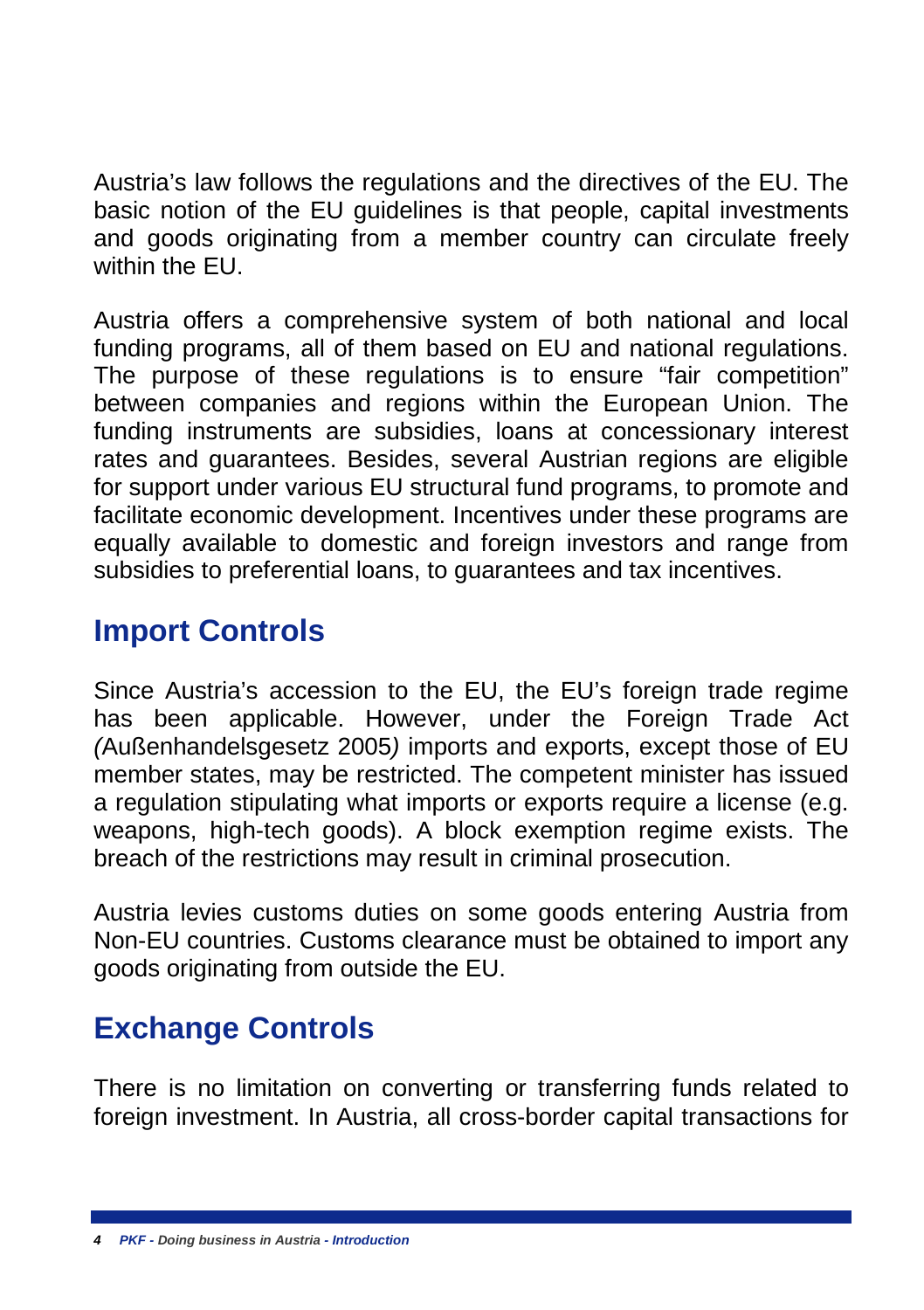non-residents (from both EU and non-EU member states) and residents, including the acquisition of Austrian securities, debt service, and the repatriation of profits, interest payments, dividends, and proceeds from the sale of investment are fully liberalized.

### <span id="page-10-0"></span>**Source of Finance**

Austria is a relatively small but stable international financial centre with a deregulated environment attracting the cream of the world's financial institutions, offering a full range of competitive financial services. Austria is a member of the World Bank and the International Monetary Fund.

Major sources of finance include local and foreign trading and savings banks, finance companies, building societies, credit unions and the stock exchange.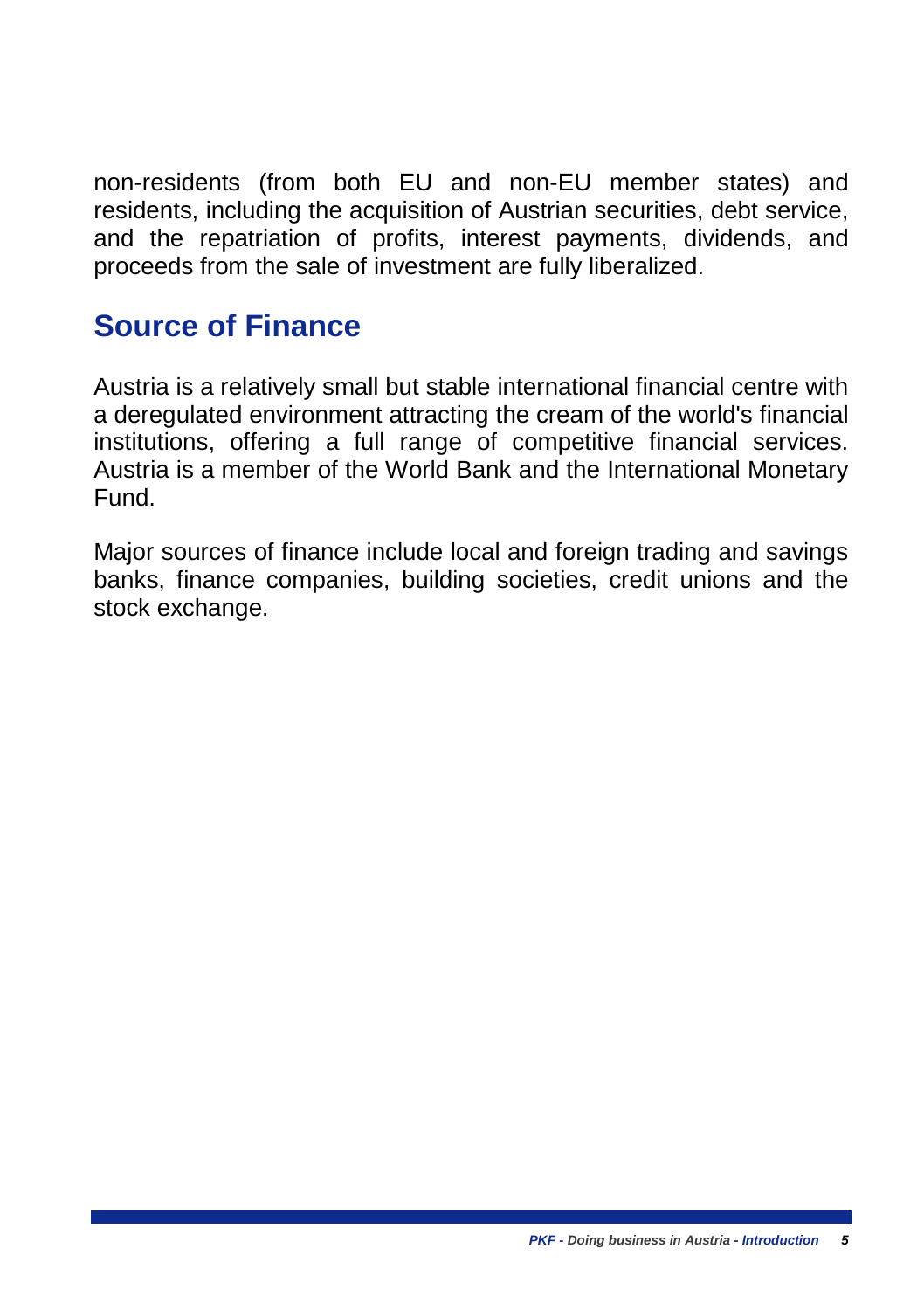

# <span id="page-11-0"></span>**Business Structures**

## <span id="page-11-1"></span>**Types of Business Structures**

The main business structures used in Austria are:

- Limited liability companies
- Partnerships
- Foreign branches

## <span id="page-11-2"></span>**Companies**

The most popular legal form of business enterprise is the company with limited liability, named 'GmbH' (Gesellschaft mit beschränkter Haftung), which may be established for almost all business purposes.

The liability of each shareholder is limited to the full amount of the share investment. These Limited liability companies can be set up by one or more shareholders; the shares cannot be traded on a stock exchange but must be transferred by means of a notarial deed.

Austrian stock-held companies are named AG (Aktiengesellschaft). This indicates a corporation, whose shares are traded on a stock exchange. As distinct from the GmbH, the AG is more flexible in the transferral of shares, thereby enabling it to raise funds on capital markets. However, as opposed to the GmbH, a supervisory board is compulsory for the AG and shareholders' assemblies are subject to stricter formal requirements. The financial statements of an AG are subject to compulsory audit by a certified public auditor, whereas a GmbH audit is only obligatory for medium-size and large entities.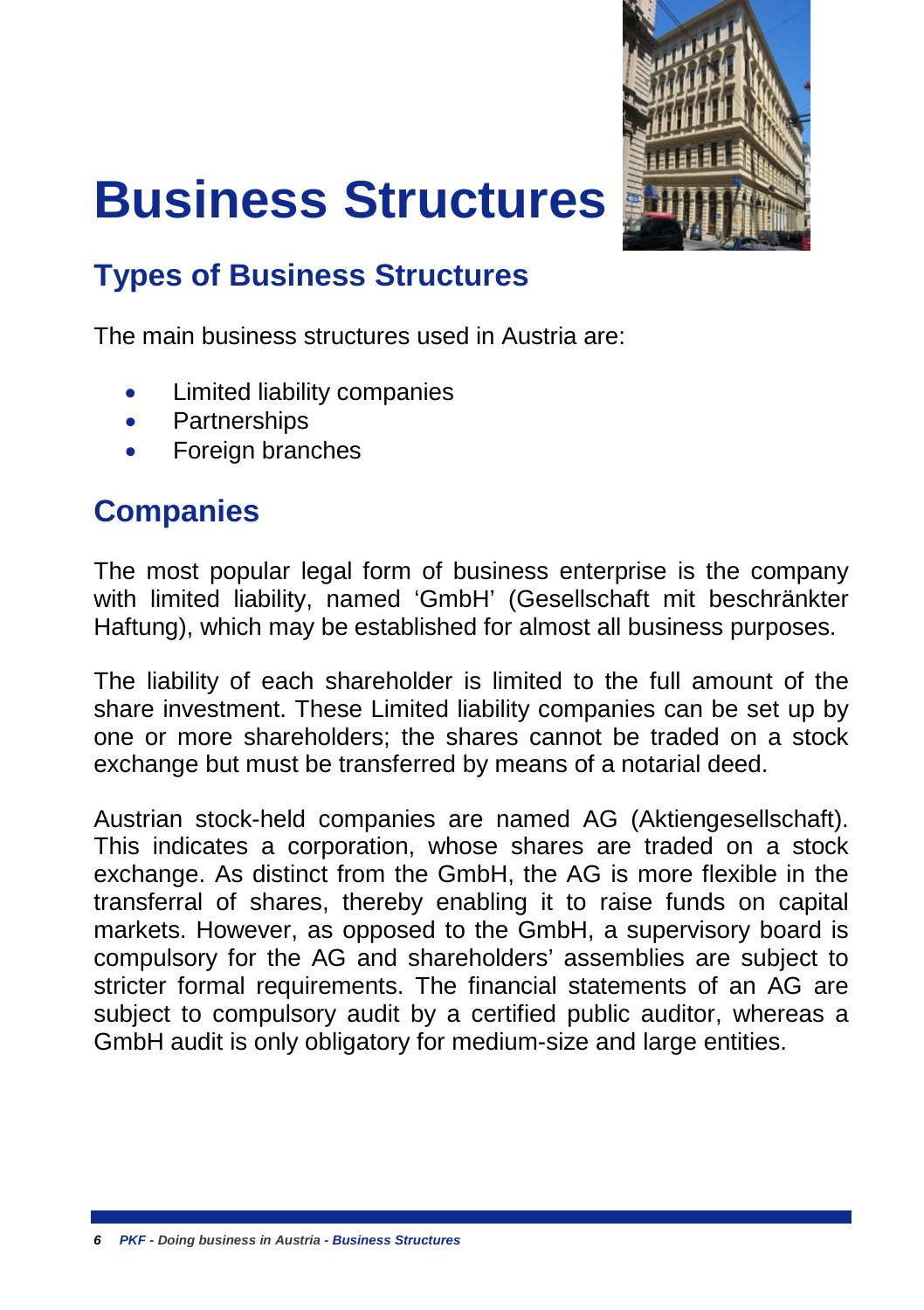#### <span id="page-12-0"></span>**Governing Documents**

The Company Laws contain basic and replaceable rules for the constitution and the internal management of a company. Limited liability companies have to be established on the basis of written articles of association covering basics such as the name, the registered office, the corporate purpose, the fiscal year, etc.

#### <span id="page-12-1"></span>**Directors**

The managing directors, who are appointed based on shareholders voting, represent and manage the GmbH, whereas AGs must have a board of directors and a supervisory board (so-called two-tier-system). For GmbHs, a supervisory board is only mandatory for large entities meeting various criteria.

The AG's board of directors is appointed by the supervisory board for a maximum term of five years, however reappointments are permitted. The supervisory board members are appointed by the stockholders' assembly. Staff representation on the supervisory board is mandatory. The board of directors consists of one or more members and runs the AG's day-to-day business. In contrast to the GmbH, members of the board of directors cannot be given instructions in the course of the day-to-day business, neither by the supervisory board nor by the stockholders' assembly. Financial statements must be prepared by the board of directors, and, regardless of the AG's size, be audited and approved by the supervisory board and then presented to the stockholders' assembly.

#### <span id="page-12-2"></span>**Forming a company**

The GmbH is set up by one or more shareholders and comes into legal existence upon its registration on the commercial register. The shareholders may be individuals or legal entities, residents or nonresidents. Austrian or foreign citizens. The minimum share capital is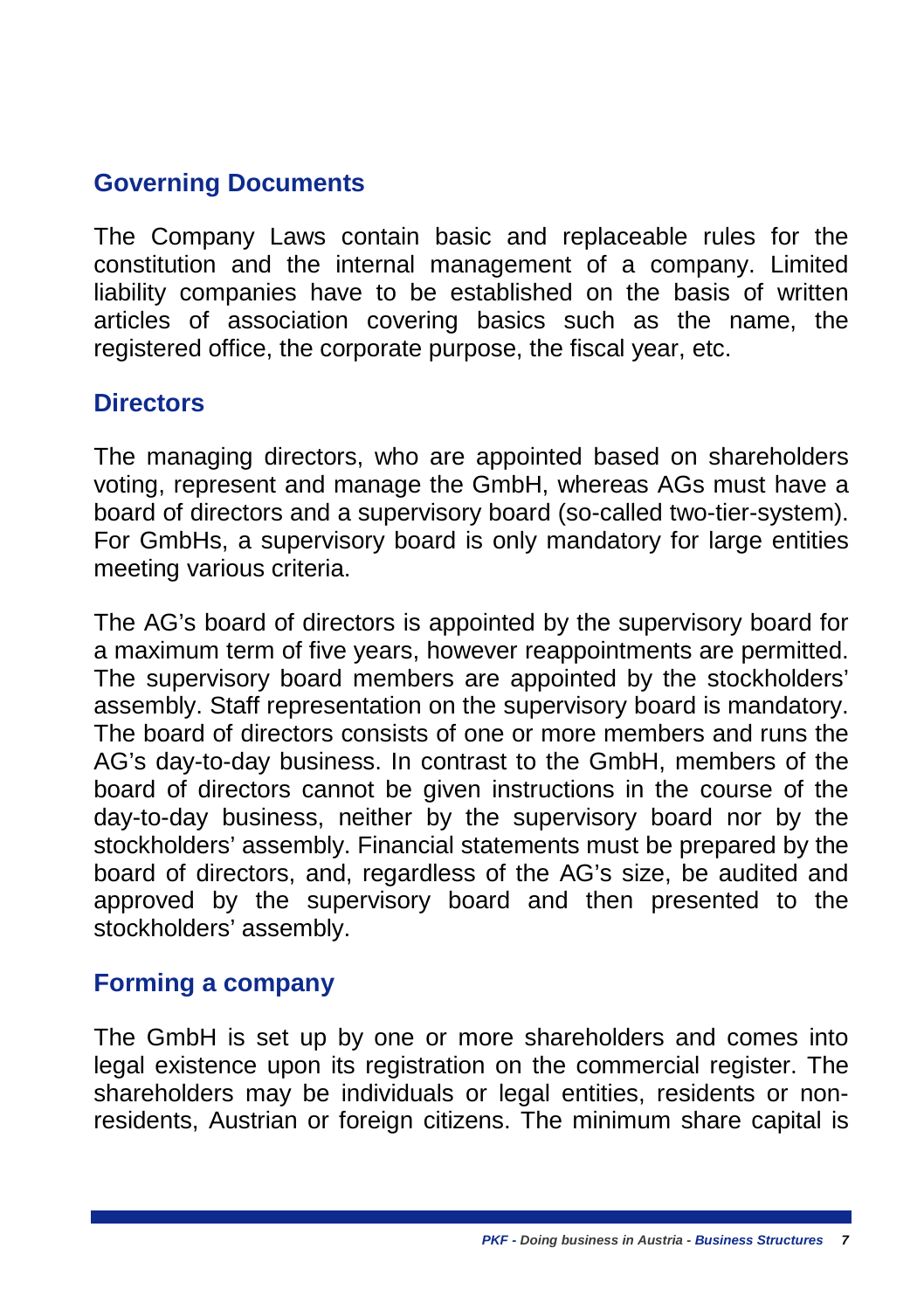$\epsilon$  35.000. At least half of this amount has to be contributed in cash before registration. Austrian commercial law also provides for contributions in kind, if several conditions are met. The GmbH can also be set up with a share capital of  $\epsilon$ 10,000 within the first ten years after its foundation. At least half of this amount must be contributed in cash. Applying this "foundation privilege" has to be disclosed in the commercial register of companies.

The AG can also be established by one or more founders and comes into legal existence upon its registration on the commercial register. For this purpose the articles of association as well as evidence that the capital was paid in must be filed. The minimum stock capital is €70,000 and at least 25% of the capital subscribed has to be paid in before registration on the commercial register.

#### <span id="page-13-0"></span>**Registration requirements and filing procedures for public securities**

The disclosure requirements, i.e. filings and publications, vary according to the size of the company. Size is determined by three criteria: turnover, total assets and number of employees (for details see section on audit requirements).

The following regulations relate to both GmbHs and AGs:

- Large companies must file a balance sheet, income statement, notes and management report with the court of the companies register. In addition, large AGs, companies listed on the stock exchange as well as banks, insurance companies and investment funds are required to publish these documents in the official gazette, while large GmbHs only have to publish the date of the filing.
- Medium-sized companies are only required to file these documents at the court of the Companies Register and must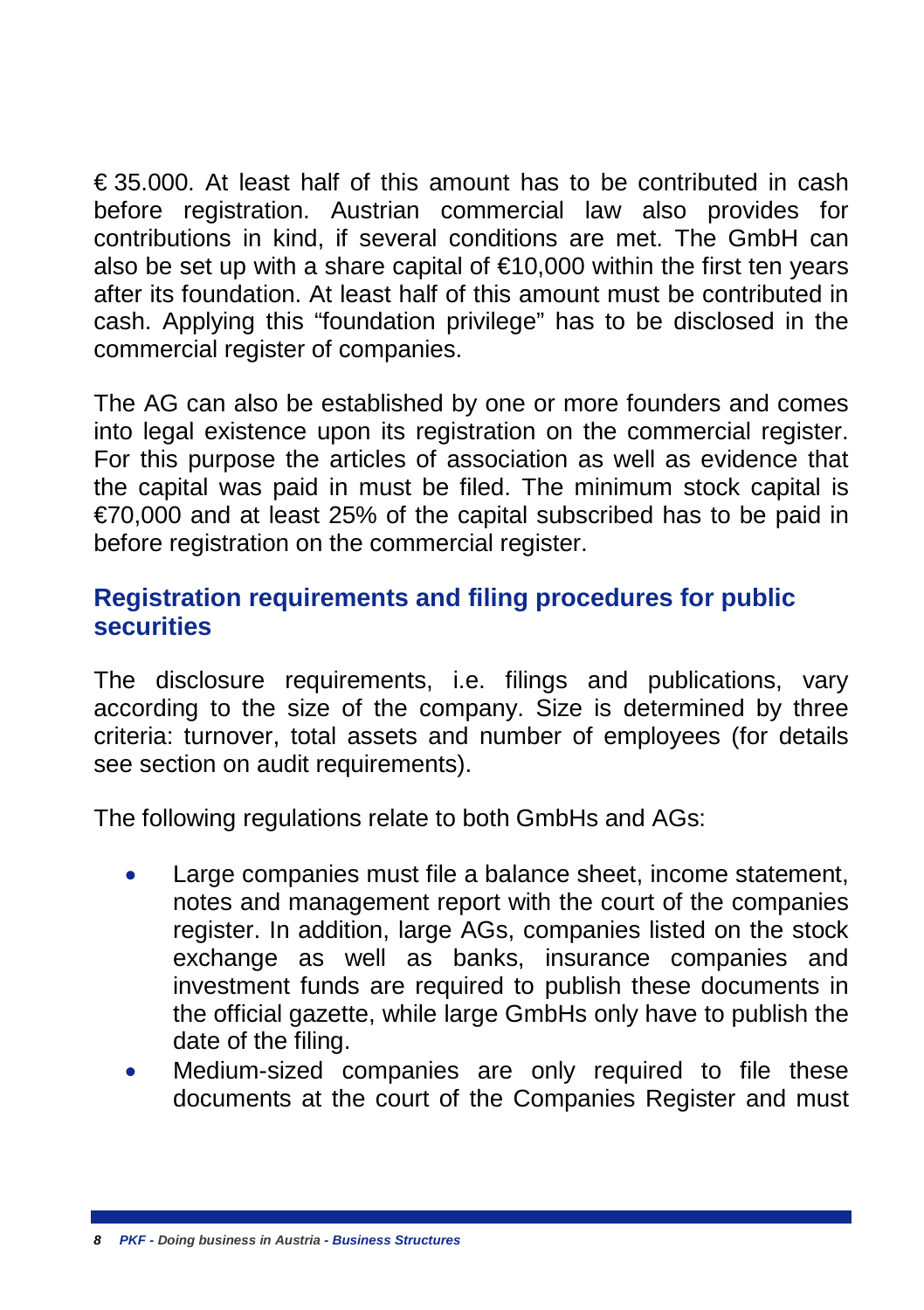publish the date of the filing. For the filing process several simplifications are available.

Small companies are not required to prepare a management report and the notes within the financial statements are greatly simplified. Only the balance sheet (in an abbreviated format) and the notes have to be filed at the court.

#### <span id="page-14-0"></span>**Audit requirements and practices**

The management must submit the financial statements together with the notes to the supervisory board within a period of five months following the close of a company's financial year.

A statutory audit is required for:

- AG (stock company regardless of listed or not)
- Banks, insurance companies and investment funds
- Large and medium-sized GmbH (companies with limited liability)

Small and very small companies only have to file limited financial information with the public register.

A company is deemed very small if at least two of the following criteria are met:

- Total assets do not exceed €350,000;
- Turnover does not exceed €700,000;
- Average number of employees per year does not exceed 10.

A company is a small company if at least two of the following criteria are met:

• Total assets do not exceed €5 million;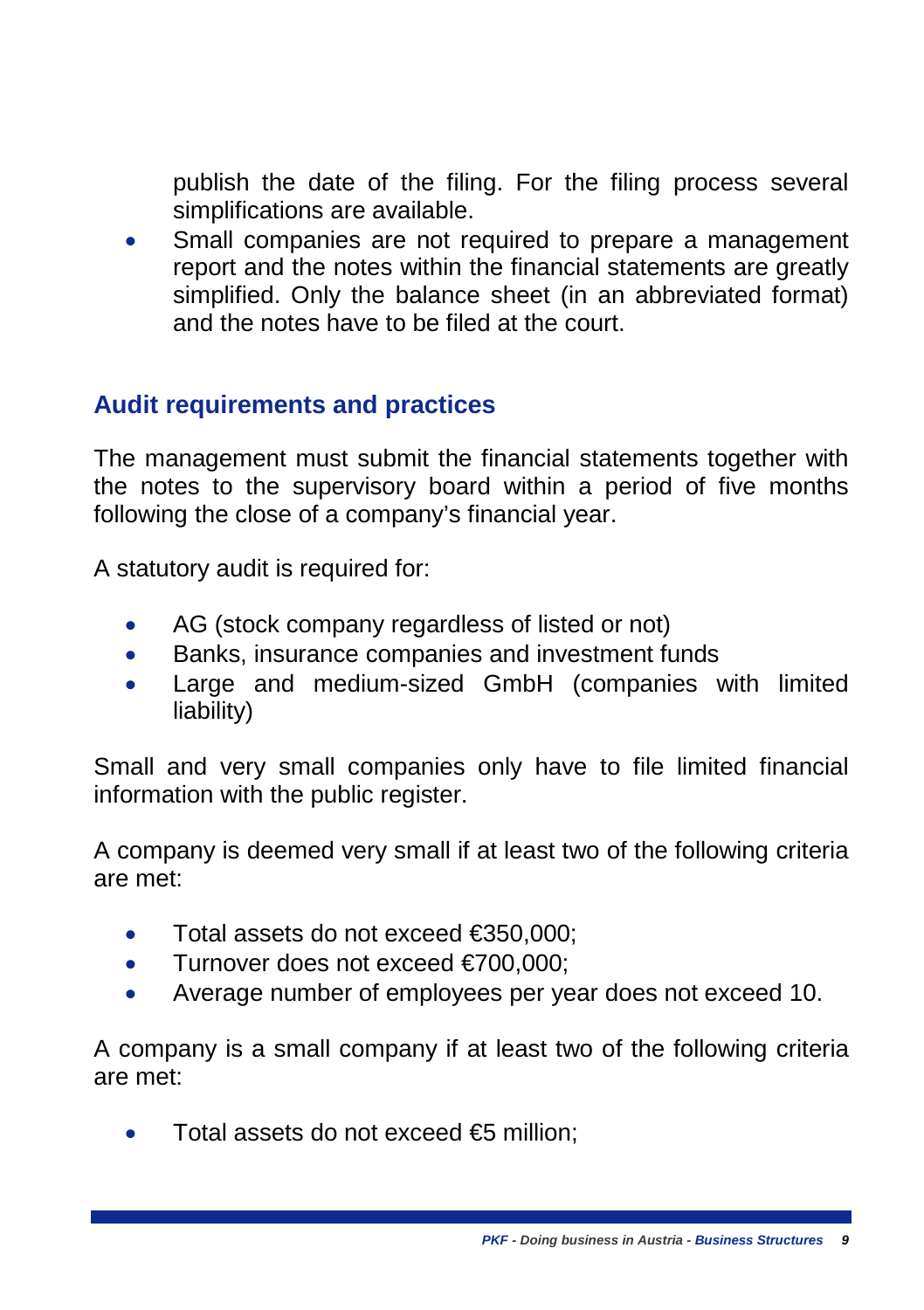- Turnover does not exceed €10 million;
- Average number of employees per year does not exceed 50.

A company is medium-sized if

- Total assets between  $\epsilon$  million and 20 million:
- Turnover between  $\epsilon$ 10 million and 40 million;
- Average number of employees per year between 50 and 250.

A company is a large company if at least two of the following criteria are met:

- Total assets in excess of €20 million;
- Turnover in excess of  $€40$  million:
- Number of employees (average per year) above 250.

#### <span id="page-15-0"></span>**Shareholdings by non-residents**

There are no restrictions in place with regard to the shareholding of Austrian companies by non-residents.

## <span id="page-15-1"></span>**Foreign companies**

If a foreign company wishes to conduct business in Austria it must register for a trade license (if necessary for the type of business) and, if the Austrian business unit is self-dependent to some extent, register the permanent establishment on the register of companies.

In the case that it wishes to issue or sign negotiable instruments, it must register as a foreign company with the Austrian Financial Market Authority (FMA).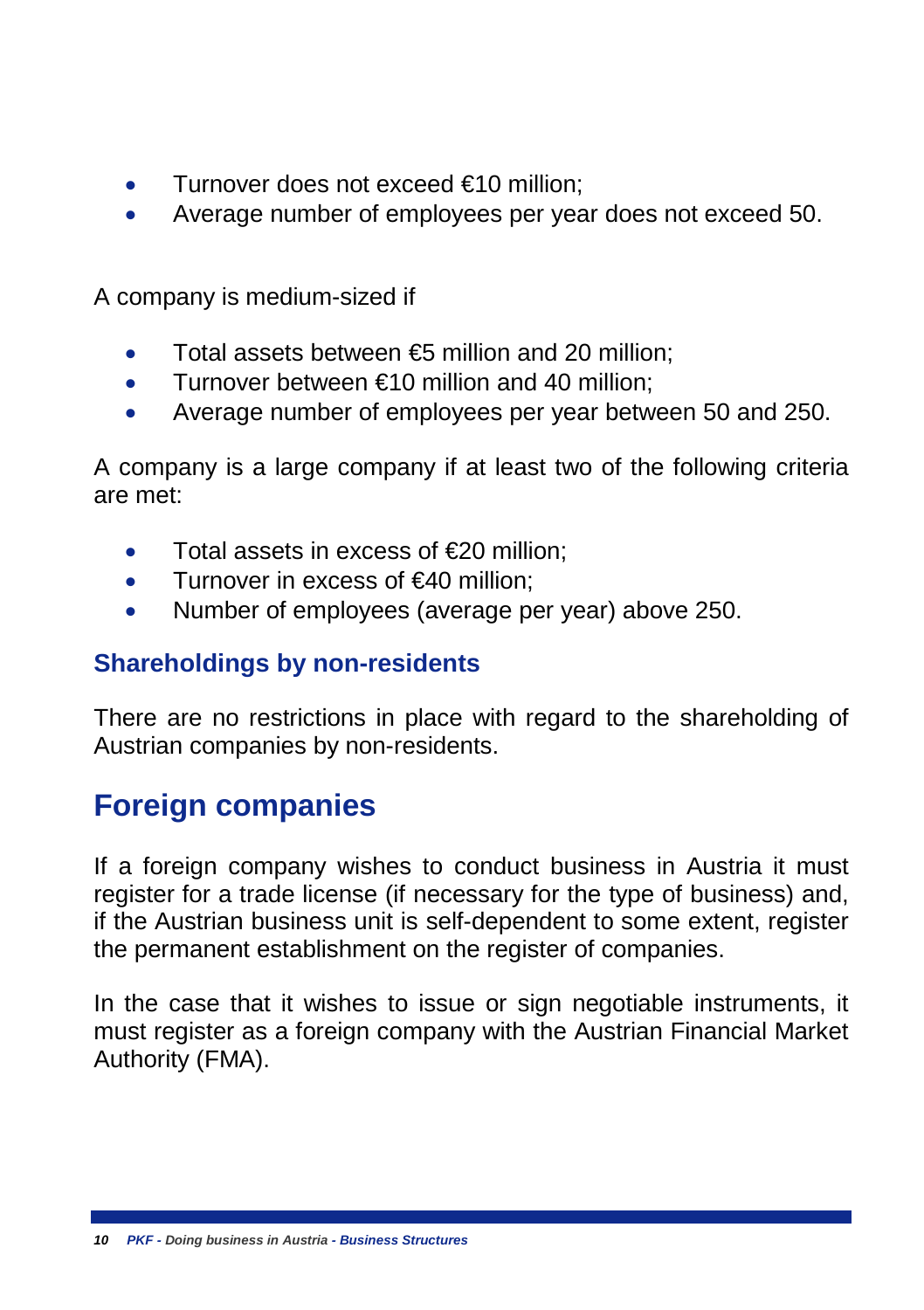## <span id="page-16-0"></span>**Partnerships**

Partnerships may take the legal form of a general partnership, called Offene Gesellschaft (OG), or a limited partnership, called Kommanditgesellschaft (KG). In the OG, all partners are fully liable for the partnership's debts, whereas in the KG there are general partners with unlimited liability and limited partners whose liability is restricted to their fixed contributions to the partnership. To limit liability, but also owing to tax and management considerations, the general partner of a KG is often a GmbH, which makes it a GmbH & Co KG.

## <span id="page-16-1"></span>**Joint Ventures**

Joint ventures, either incorporated or unincorporated, are common business vehicles on infrastructure projects and in property development. The joint venture agreement defines each participant's proportionate share in venture assets, liabilities and results.

A common form for joint ventures is the civil law association (Gesellschaft nach bürgerlichem Recht, GesbR)*.* A GesbR is not a legal entity and its members are subject to joint and unlimited liability for its debts. Temporary joint ventures (especially in the construction business) are often formed as GesbRs and referred to as collaborative partnerships (Arbeitsgemeinschaft, ARGE).

### <span id="page-16-2"></span>**Foundations**

Foundations may be public (such as for a specific purpose or charity) or private (called Privatstiftung) for the benefit of private individuals. Private foundations play a key role in the ownership of larger Austrian companies as this vehicle is often used to govern succession in family-owned businesses. Furthermore, private foundations provide for some tax incentives in comparison to holding companies.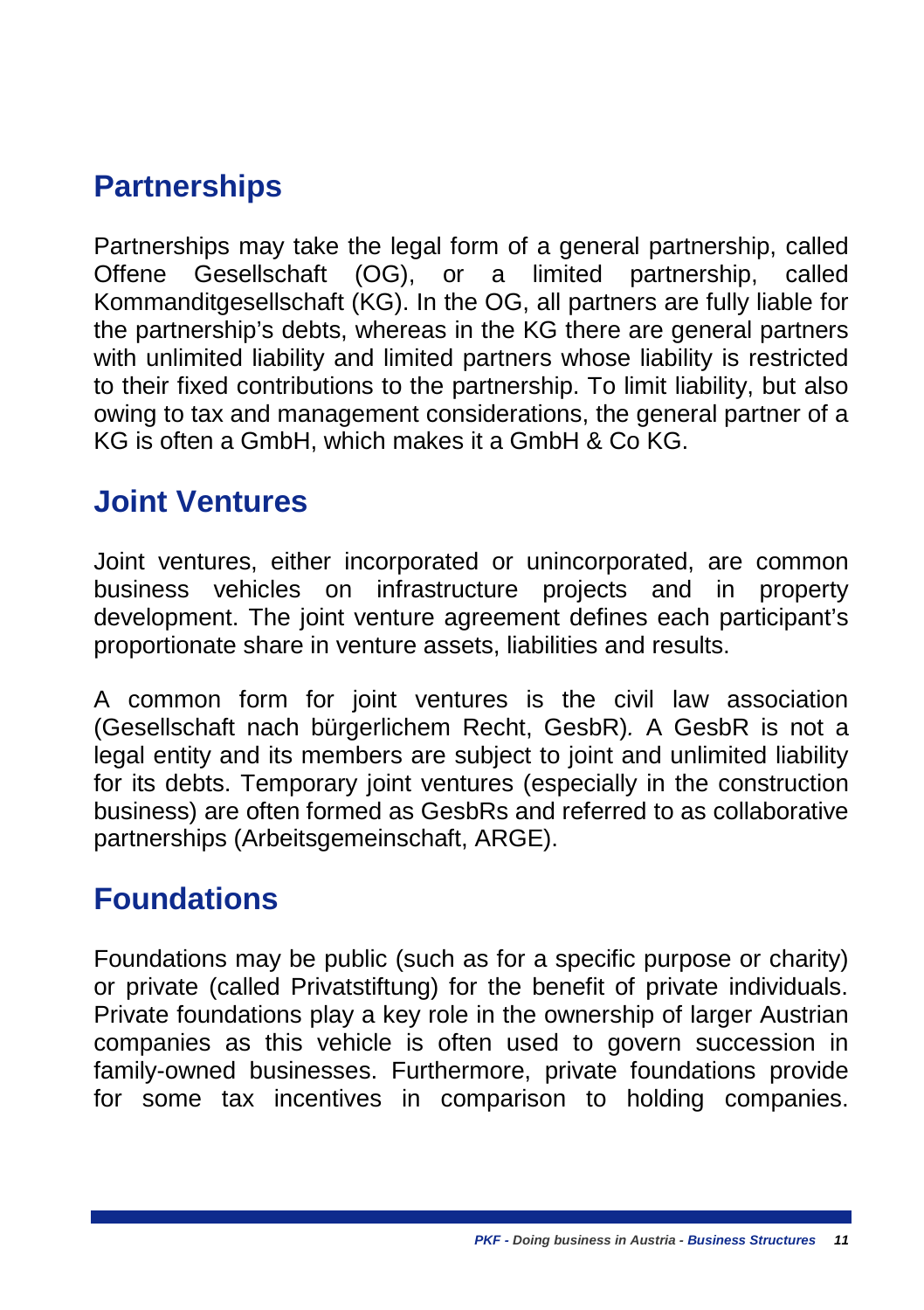

## <span id="page-17-0"></span>**Taxation**

## <span id="page-17-1"></span>**Introduction**

The tax status of a business entity depends on whether it is incorporated or not. Corporations (mainly GmbH and AG) are taxed on their net profits at the corporate level and are subject to national corporate income tax, which is presently levied at a flat tax rate of 25%. There are no other taxes levied on the income of corporations.

Individuals who are resident in Austria are liable to Austrian income tax at graduated marginal rates ranging from 0% to 55%.

## <span id="page-17-2"></span>**Income Taxation Law and Administration**

Austria's income tax regime imposes a large number of statutes, the centrepieces being the Income Tax Act 1988 and the Corporate Income Tax Act 1988. Both have been revised and amended frequently since their introduction. Whilst small amendments take place every calendar year, more comprehensive and/or systematic changes occur every 5-10 years. The federal taxation system is administered by the Minister of Finance through local tax offices.

### <span id="page-17-3"></span>**Fiscal Year**

The standard Austrian financial year is the calendar year. However, with the consent of the tax authorities, companies may choose financial years other than the calendar as long as they comprise of 12 months.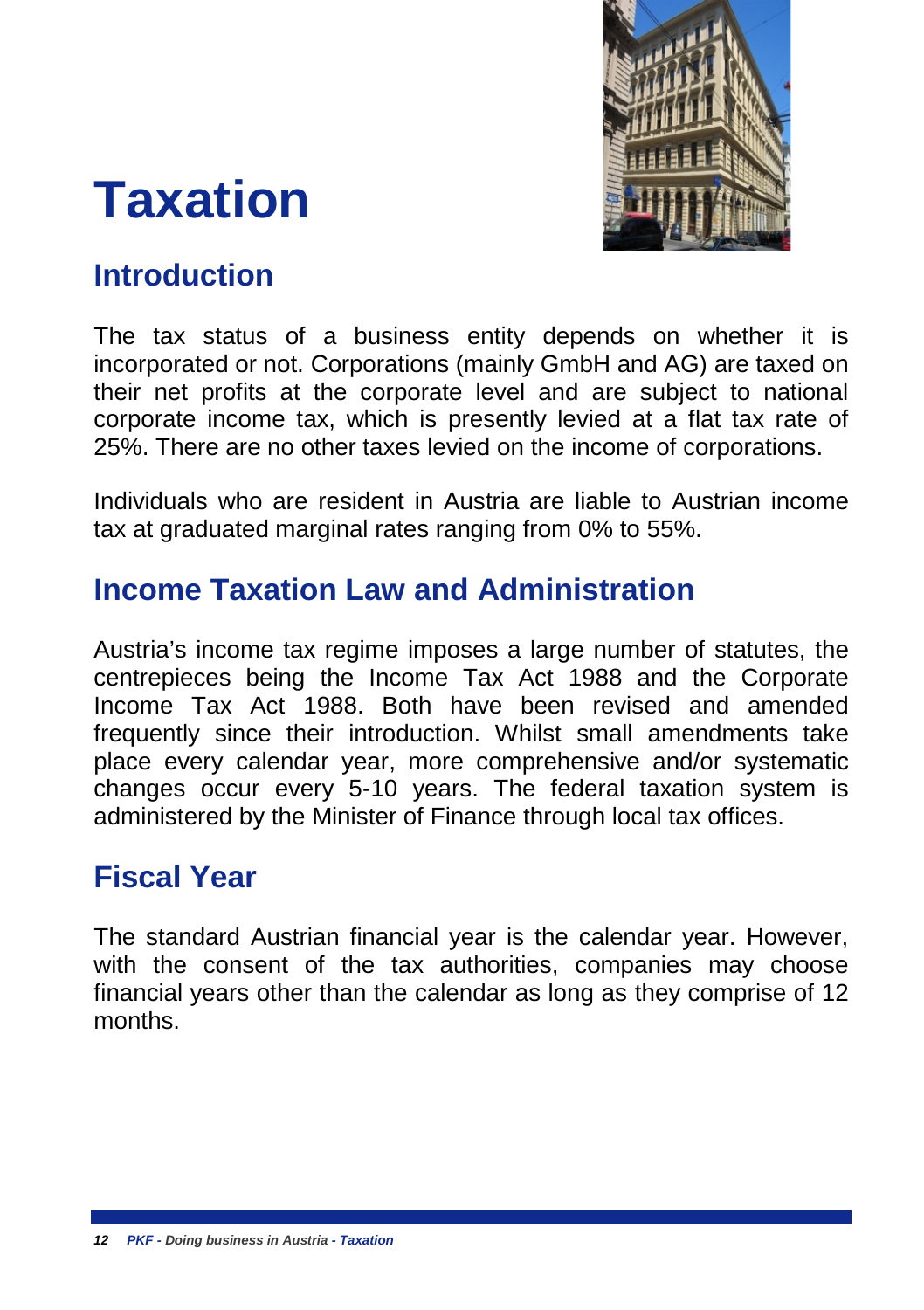## <span id="page-18-0"></span>**Taxpayers**

Individuals, corporations and trusts that derive assessable income are taxpayers, and as such are liable to income tax or corporate income tax respectively. Foreign entities are subject to income tax in regard to a local permanent establishment.

Partnerships do not pay income tax. Whilst they are required to file income tax returns which disclose their taxable income, any taxable income they derive is generally taxed in the hands of the partners. Unincorporated joint ventures are not treated as separate taxpayers as any taxable income they derive is generally taxed in the hands of the partners.

## <span id="page-18-1"></span>**Taxable Income**

The annual financial statements prepared in accordance with the commercial law are the starting point for determining taxable income. Valuation methods used for commercial law purposes are also applicable for tax purposes unless the tax law states otherwise. The profit or loss shown within the financial statement is adjusted to take account of any differences between the requirements of tax and commercial law. Major differences occur in depreciation (rates), such as the deductibility of losses and capital gains.

Tax losses (resulting from business income) may be carried forward indefinitely and may be offset against both trading income and capital gains. However, only 75% of current income may be offset against tax losses brought forward, thus 25% of current income is invariably subject to tax. Excess tax losses can still be carried forward. Loss carry-backs are not permitted.

The gross income is the total of income derived (regardless from which source) balanced against losses incurred. Generally, all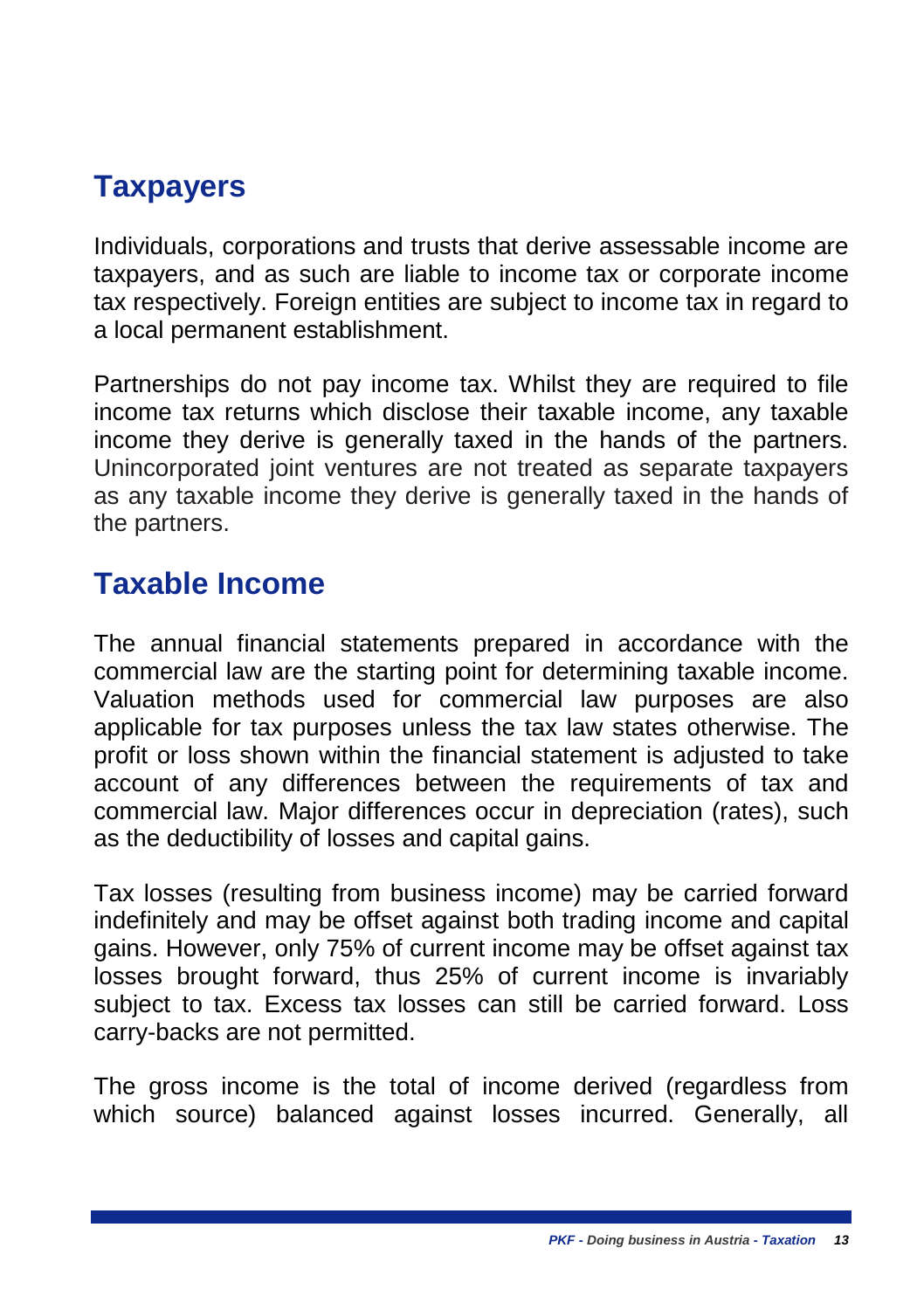expenses necessary to generate income are deductible. A number of major items that are relevant to determining taxable gross income (according to the Austrian tax regime) are set forth below:

• Capital contributions:

Open and constructive capital is generally treated as nontaxable income. However, write-offs of receivables against subsidiaries are tax effective in the amount of the non-valuable part (at the level of the subsidiary this part is considered taxable income).

Costs incurred by formation of a company: These are deductible for corporate income tax purposes unless they exceed the maximum amount fixed by the articles of

association. The excess amount constitutes a constructive dividend and is therefore not tax deductible.

Dividends:

Dividends (whether declared or hidden profit distributions) to shareholders constitute non-taxable income appropriation and are not tax deductible for the distributing company.

• Interest:

In general, interest expenses are tax deductible. However, interest payments to related parties may be qualified as constructive dividend to the extent that the consideration is not at arm's length or the underlying debt is qualified as hidden equity.

Interest is not deductible if the recipient is an affiliated company (domestic or foreign), tax exempt, or liable to taxation of less than 10% tax rate. The same restriction applies to license payments.

• Royalties:

As a rule, royalties are deductible. Corresponding to the rules on interest expenses, excessive royalty payments to the shareholders or their affiliates are treated as hidden profit distributions insofar as they do not meet the arm's length criteria.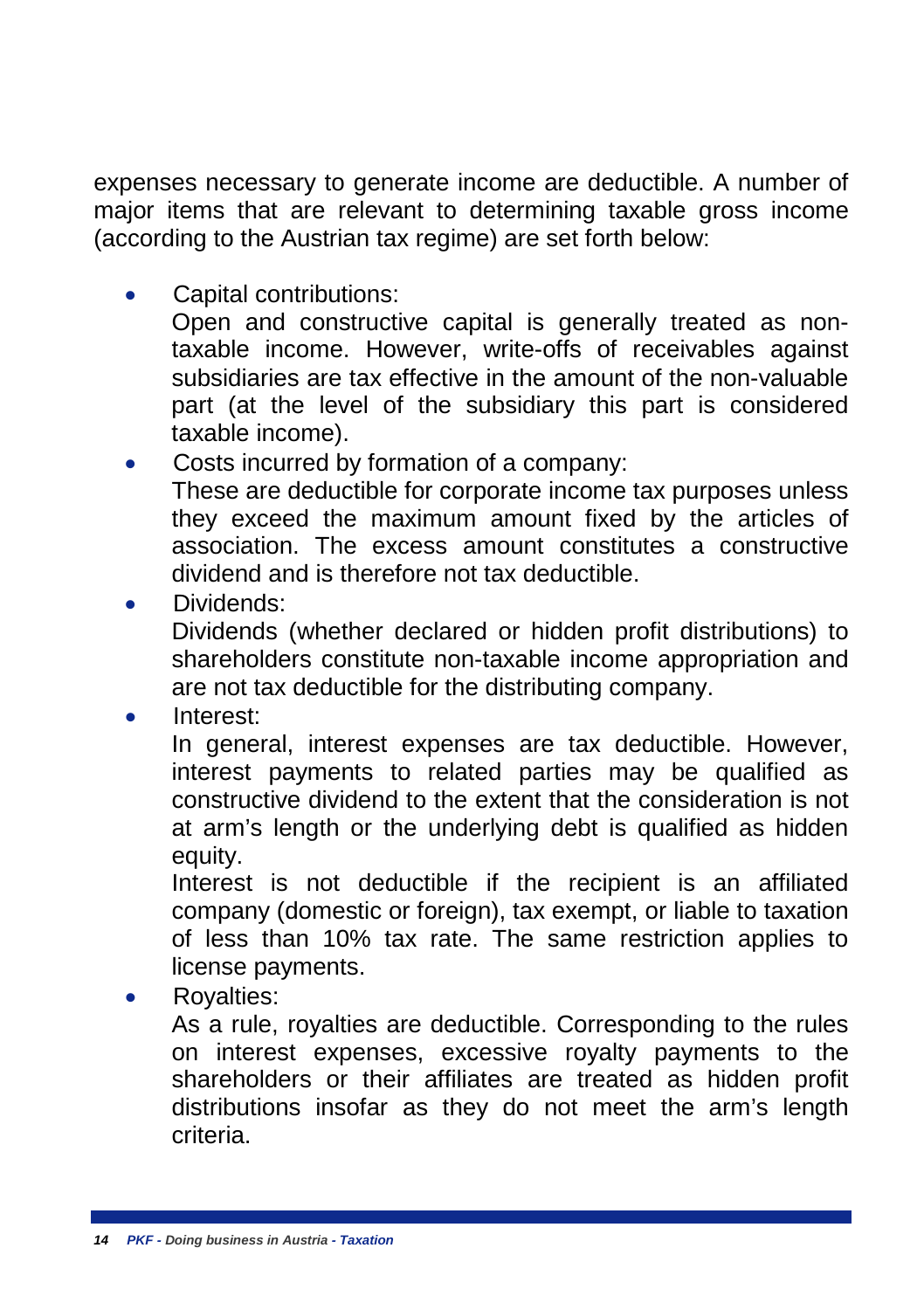- Management salaries over €500,000 are not deductible.
- Payments over €500 in cash that refer to construction work.
- Write-down of participations:

In principle, participations may be written down to a lower going-concern value, if necessary. The write-down, or a capital loss in case of the sale of an international participation, is generally not tax deductible. For a domestic participation the write-down is disallowed for deduction if induced by a previous profit distribution of the company and if the dividends received from the participation are tax-exempt for the receiving company. To the extent that the write-down of a participation or capital loss is basically tax effective, the amount must be apportioned over a seven-year period. With regard to participations included in a tax group, an impairment of the participation at the level of the group parent is not tax effective during the existence of the group.

- In case of a shareholder's contribution down a chain of companies (grandparents contributions) to cover the losses of the second-tier subsidiary resulting in an increase in the book value of the participation at each level, a depreciation or a loss from the sale of the participation is only tax-deductible at the top-level (provided there is a decrease in value of the participation), whereas a depreciation at the level of the intermediary corporations in principle is not tax-effective.
- Losses suffered by a foreign permanent establishment of an Austrian company reduce the Austrian tax base of the company, even if the tax treaty between Austria and the permanent establishment-country provides for the exemption method. To avoid a double utilization of the permanent establishment-losses in Austria and the permanent establishment-country, the use of the tax losses of the permanent establishment will lead to a claw-back at the time the foreign permanent establishment earns profits against which the foreign loss carry-forwards can be offset.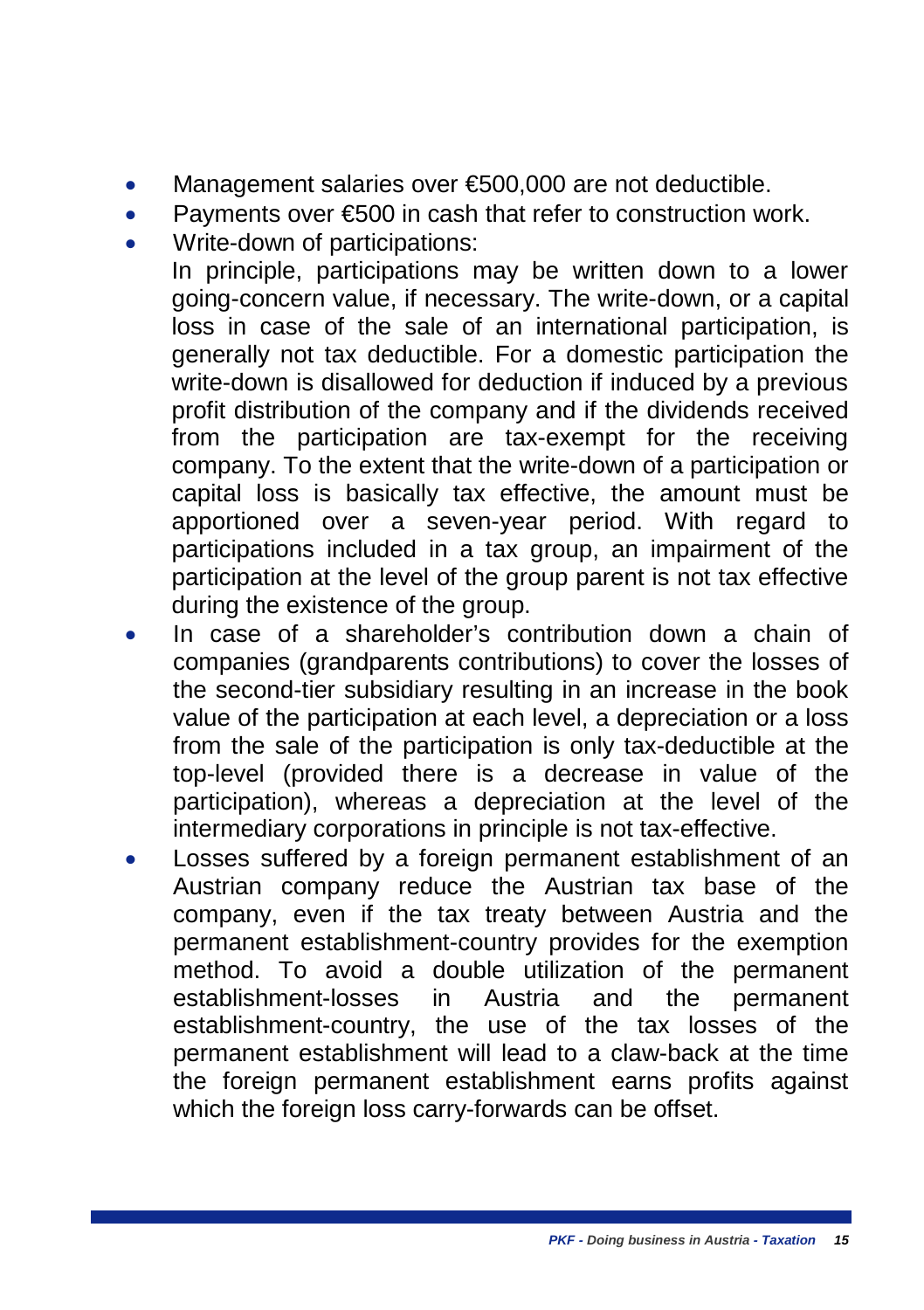• Goodwill:

A goodwill acquired for a consideration must be amortized over 15 years.

- Intangible fixed assets: These have to be capitalized only if they are acquired for a consideration, and are to be amortized over their useful lives.
- Depreciation:

For tax purposes, only the straight-line method of depreciation is permitted. Excess write down to the lower going concern value in case of technical or economic obsolescence is possible. For the first financial year of use, depreciation for 12 months is allowed provided the asset has been in use for more than 6 months throughout the respective financial year. Otherwise, half the annual rate is deductible. With the exception of buildings (1,5 % or 2,5 %), a goodwill (15 years) and passenger cars (8 years), depreciation rates are not fixed by Austrian tax law.

- Other deductible expenses:
	- Depreciable movable assets with a price not exceeding €400 can be fully expensed in the year of acquisition or production.
	- Repair and maintenance payments are tax deductible in the period incurred. Repairs that lead, in effect, to a new asset must be capitalized as such.

#### <span id="page-21-0"></span>**Lodgement of Returns**

Taxpayers are required to lodge returns annually. The due date for the filing of tax returns is March  $31<sup>st</sup>$  of the subsequent calendar year irrespective of the financial year-end. Taxpayers represented by a tax adviser may file their tax returns with the tax office by April 30 (at the latest) of the second subsequent calendar year.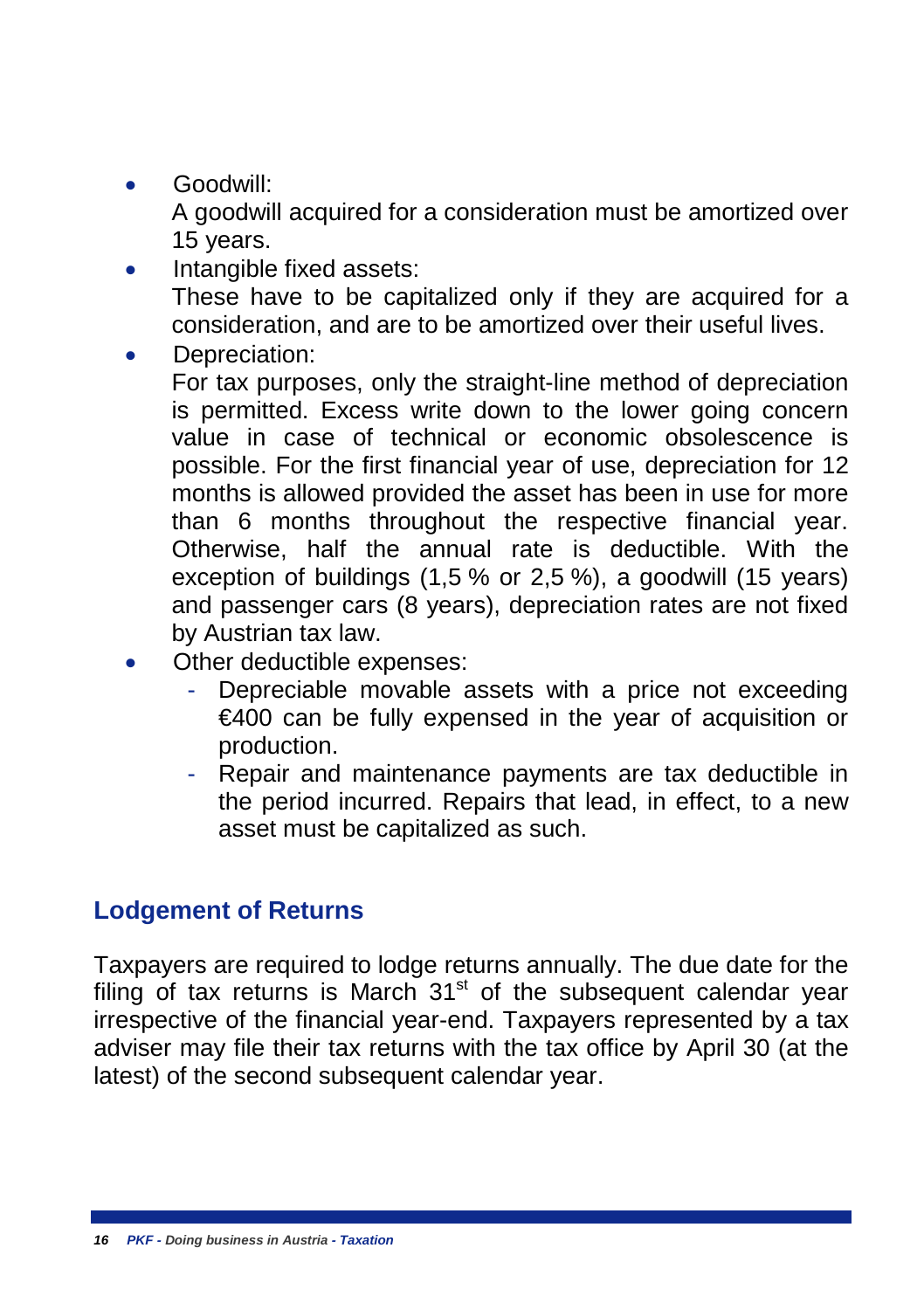#### <span id="page-22-0"></span>**Payment of Tax**

Prepayments of corporate or income tax have to be made in four equal instalments each year in accordance with the assessment notice issued by the tax authorities. The prepayment is generally based on the prior year's tax payments, whereas a reduction of the prepayments may be granted upon application. The prepayments fixed for the assessment period and any amounts collected by withholding are credited against the final corporate or income tax liability.

Assessed tax is normally payable within 1 month after the date of issue of the assessment notice; postponements may be granted.

#### <span id="page-22-1"></span>**Residence and source**

Austrian residents are generally subject to (corporate) income tax on all income, irrespective of its source (i.e. on worldwide income). In contrast, non-residents are only subject to income tax on Austriansourced income. The determination of an entity's tax residency and/or liability to Austrian income or corporate tax may be affected by the relevant double taxation treaty.

- Residence of individuals: A person whose domicile or customary place of abode is located within Austria is deemed to be resident.
- Residence of Companies: A company is resident within Austria if its legal seat or its place of effective management (strategic management, not the day-to-day management) is located within Austria.

### <span id="page-22-2"></span>**Taxation of Partnerships**

Profits of a partnership are taxed at partner rather than at partnership level. The partnership is a unit for the computation of income, which is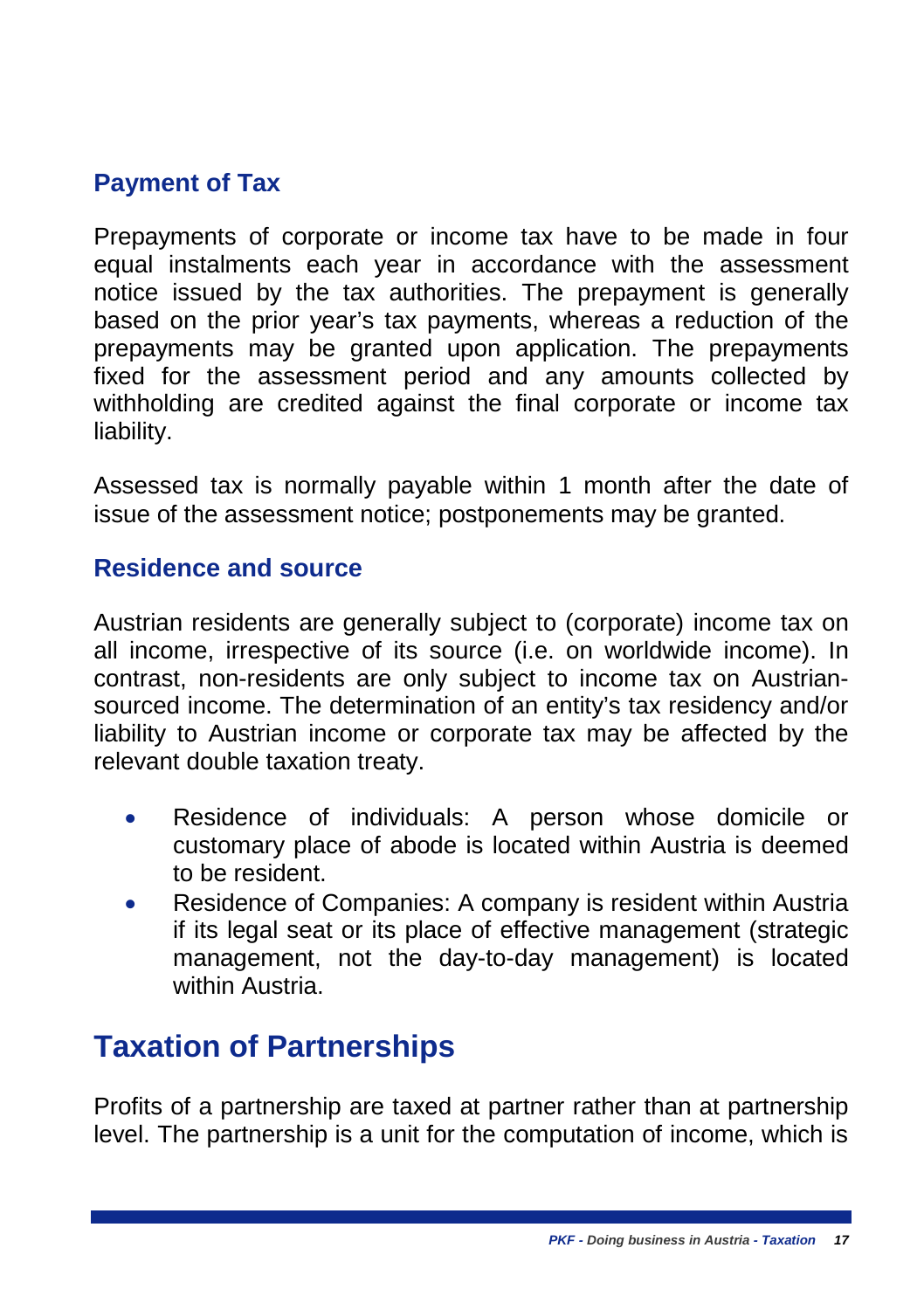then allocated to the partners and taxed in their hands. If the partner is an individual, his/her share in the partnership's profits is subject to income tax. If the partnership incurs losses and the partner is an individual, his/her share in the partnership's losses will only be offset against his/her other income if the amount of losses is covered by the amount of contributions paid to the partnership (under the condition that the individual is not playing an active role in the partnership).

If the partner is a corporation, its share is liable to corporate income tax. A non-resident partner's income from the partnership is subject to Austrian income or corporate income tax.

## <span id="page-23-0"></span>**Taxation of Companies**

#### <span id="page-23-1"></span>**Taxation of Profits**

The taxable income for companies is determined on the basis of the rules stated in the section "Taxable Income". Austrian corporations' profits are subject to corporate income tax at the company level at a flat rate of 25%. Even if no income is generated, a GmbH triggers a minimum corporate income tax of €1,750 whereas an AG owes at least €3,500.

#### <span id="page-23-2"></span>**Taxation of groups of companies**

In 2005 a new system of group taxation (Gruppenbesteuerung) was introduced. Under this system of group relief the profit or loss of a group member as computed for purposes of corporate income tax is attributed to the controlling company. For losses, the group relief operates across borders and is also applicable to non-resident first-tier subsidiaries. Losses from non-resident subsidiaries can thus be offset against group income under the condition that they be recovered if offset abroad in a later tax year. The only condition for group membership is a direct or indirect majority investment in a corporation. The group members must also file for group taxation with the tax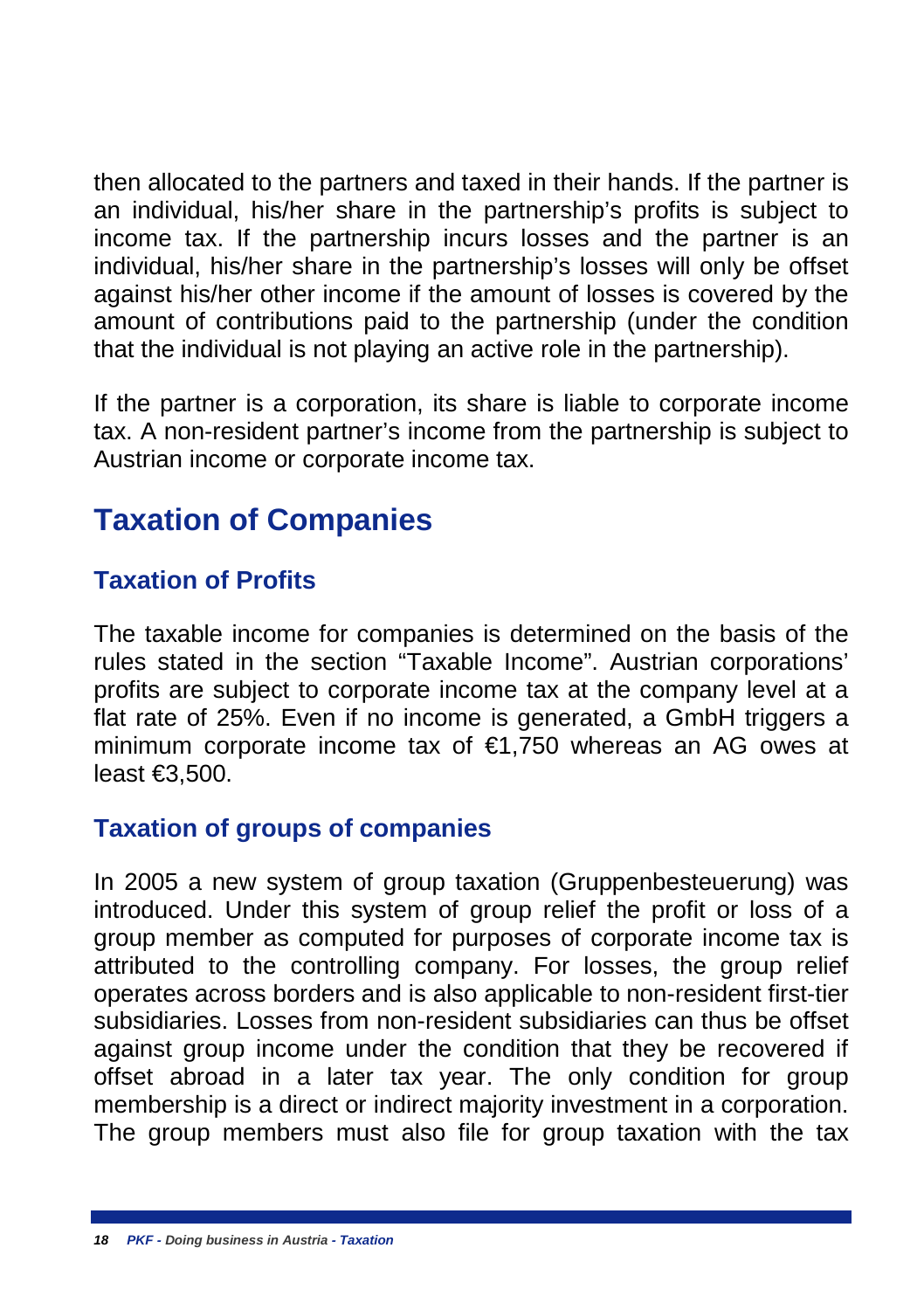authorities. The group must exist for at least three years. If a member leaves the group for whatever reason before expiration of this period, tax will be assessed as if it had never been a group member. A form of goodwill amortization is available for domestic share deals under certain conditions.

#### <span id="page-24-0"></span>**Dividend Withholding Tax**

Dividends paid to an individual are generally subject to a 27.5% withholding tax (Kapitalertragsteuer). This tax rate is regularly reduced under Austria's double taxation treaties. However, most treaties require the company to withhold the full rate and the recipient of the dividend to apply to the tax authorities for a refund. A resident individual's dividend income from Austrian sources is not subject to further income tax if 27.5% has been withheld at source. Thus the withholding tax is the comprehensive tax (Endbesteuerung) for the individual shareholder.

A resident company's dividend income from Austrian sources is exempt from corporate income tax under the domestic participation exemption (Schachtelprivileg). Any withholding tax suffered is refunded or credited against corporate income tax on income from other sources. A dividend is exempt from withholding tax if a domestic corporate shareholder holds at least 10% of the company. However, capital gains from the disposal of a share do not fall under the scope of the domestic participation exemption.

Austria has implemented the EU Parent-Subsidiary Directive that exempts dividends to an EU parent company from withholding tax if the following conditions are satisfied:

- The shareholder is a corporation resident in another EU member state and;
- The shareholder has held a minimum 10% interest for one year.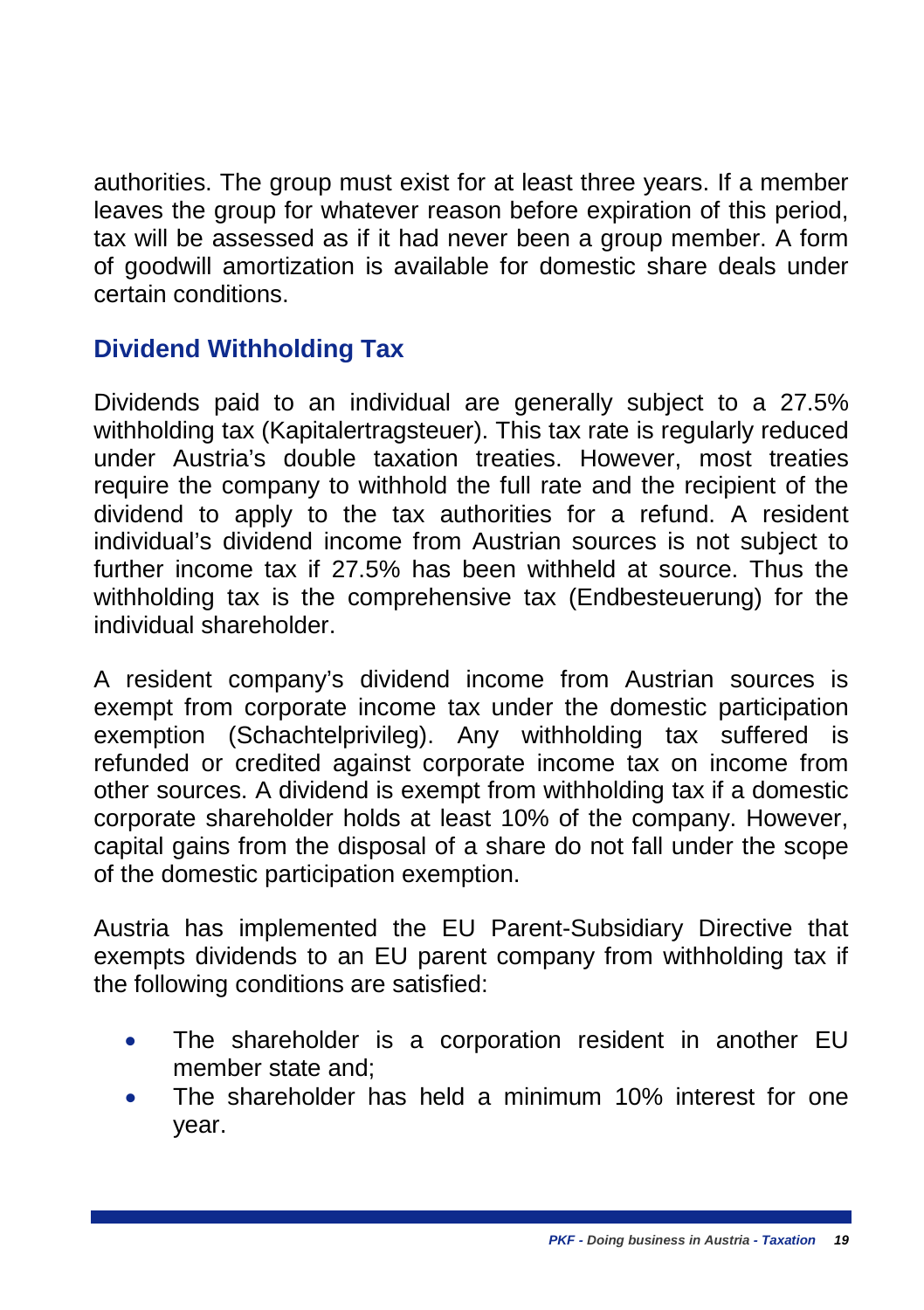Any withholding tax collected during the first year will be refunded as soon as the minimum holding period has elapsed.

#### <span id="page-25-0"></span>**Taxation of Branches**

The existence of a permanent establishment in Austria results in the liability of the foreign investor to pay taxes in Austria at the ordinary corporate tax rate. The tax-base for the permanent establishment must be calculated according to Austrian tax law taking into consideration provisions in Double Tax Treaties, if applicable.

#### <span id="page-25-1"></span>**Interest deductions**

Austrian tax law does not contain specific thin-capitalization rules. In practice, a shareholder's loan will constitute hidden equity only if it is granted as a substitute for shareholder's equity and the overall picture of the case leaves no doubt about that. It must be proved, however, that a supply of equity would clearly have been necessary at the time the loan was granted and that the loan is a substitute for required equity. Hidden equity is not assumed if the company's equity ratio is in accordance with commercial practice. As a rule of thumb, an equity ratio of 20% (in some industries even lower) should be sufficient in any case. If a shareholder's loan to his/her company is not granted at arm's length conditions, it will also trigger its treatment as hidden equity. The result of re-qualifying a shareholder's borrowings as hidden equity is that the interest payments are regarded as income appropriation and are therefore not tax-deductible.

### <span id="page-25-2"></span>**Repatriation of Profits and Transfer Pricing**

Specific transfer pricing rules were introduced in 2010. However, the general arm's length principle prevails and Austria has adopted the OECD Transfer Price Report and the OECD guidelines are essentially reflected in the Austrian Transfer Pricing rules. Related parties'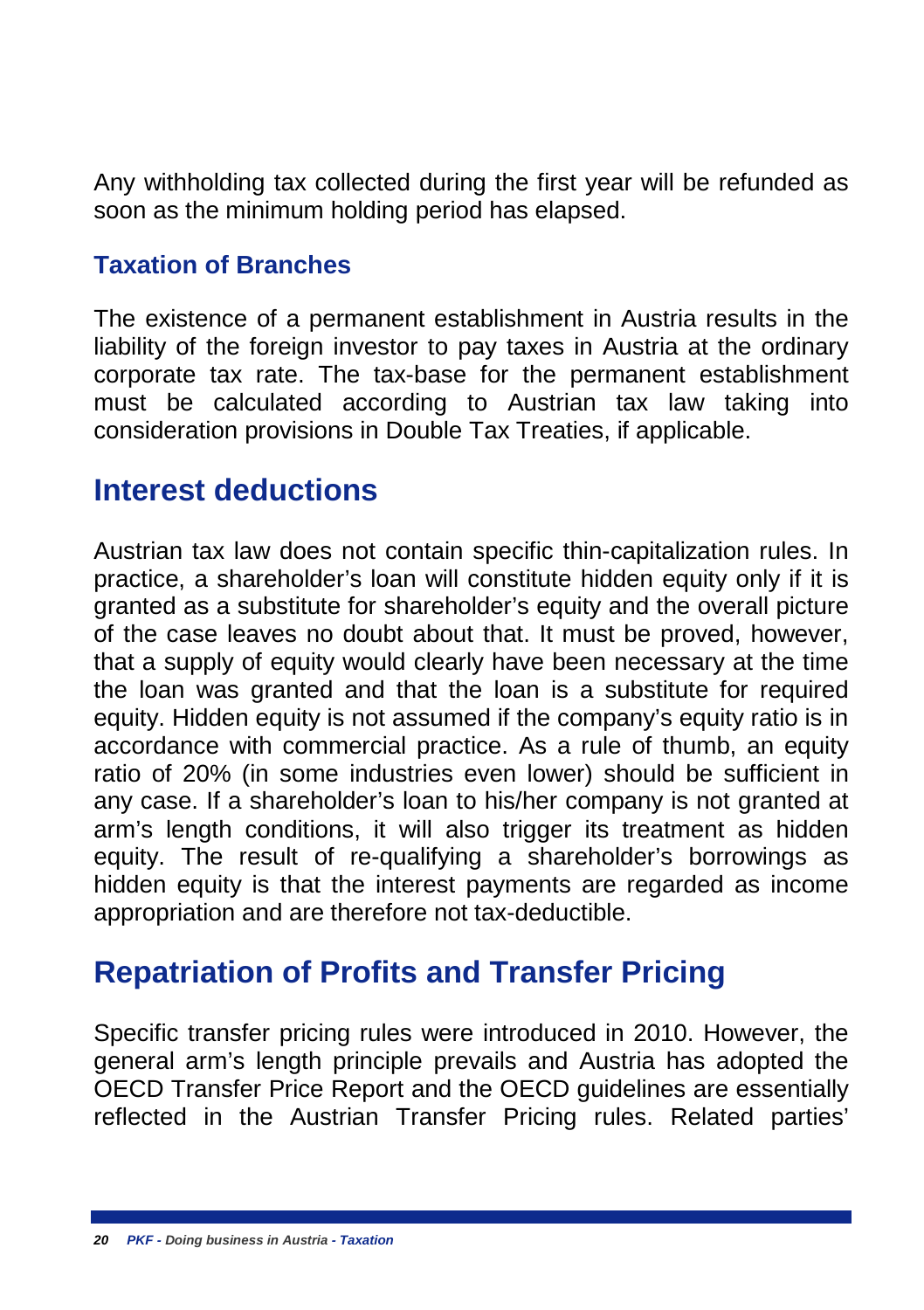transactions that do not comply with the arm's length principle may be re-characterized as hidden profit distribution or hidden equity contribution. A hidden dividend distribution is not deductible for the purposes of corporation tax and is subject to withholding tax in the same way as an actual dividend.

## <span id="page-26-0"></span>**Taxation of Capital Gains**

Capital gains from the sale of business assets are generally included in taxable income and are taxed at the standard rate. Chargeable gains are calculated by deducting the cost of the asset, together with any enhancement expenditure or incidental costs of disposal, from the gross proceeds of sale.

If the requirements for the international participation exemption (EC Parent-Subsidiary Directive, see section on "Dividend Withholding Tax" above) are met, both the capital gains/losses realized on the sale of an international participation and write-downs of the participation are tax-neutral. Therefore, capital gains remain tax-free. To obtain this exemption, any previous tax-effective write-down must be recaptured and taxed over a seven-year period. Losses realized on the liquidation of a foreign subsidiary are tax deductible to the extent that they exceed the previous five years' tax-free dividends.

As an alternative to the tax-exempt status of international participations, an option-model has been introduced allowing a taxpayer to opt for the tax deductibility of capital losses and writedowns. However, in this case, capital gains are fully taxable at the standard rate. Dividends are not covered by this option and remain tax free. Thus, under this option, there is no recapture of the previous write-down.

Capital gains on the sale of participations in Austrian companies incurred by a resident company are fully taxable at the standard rate.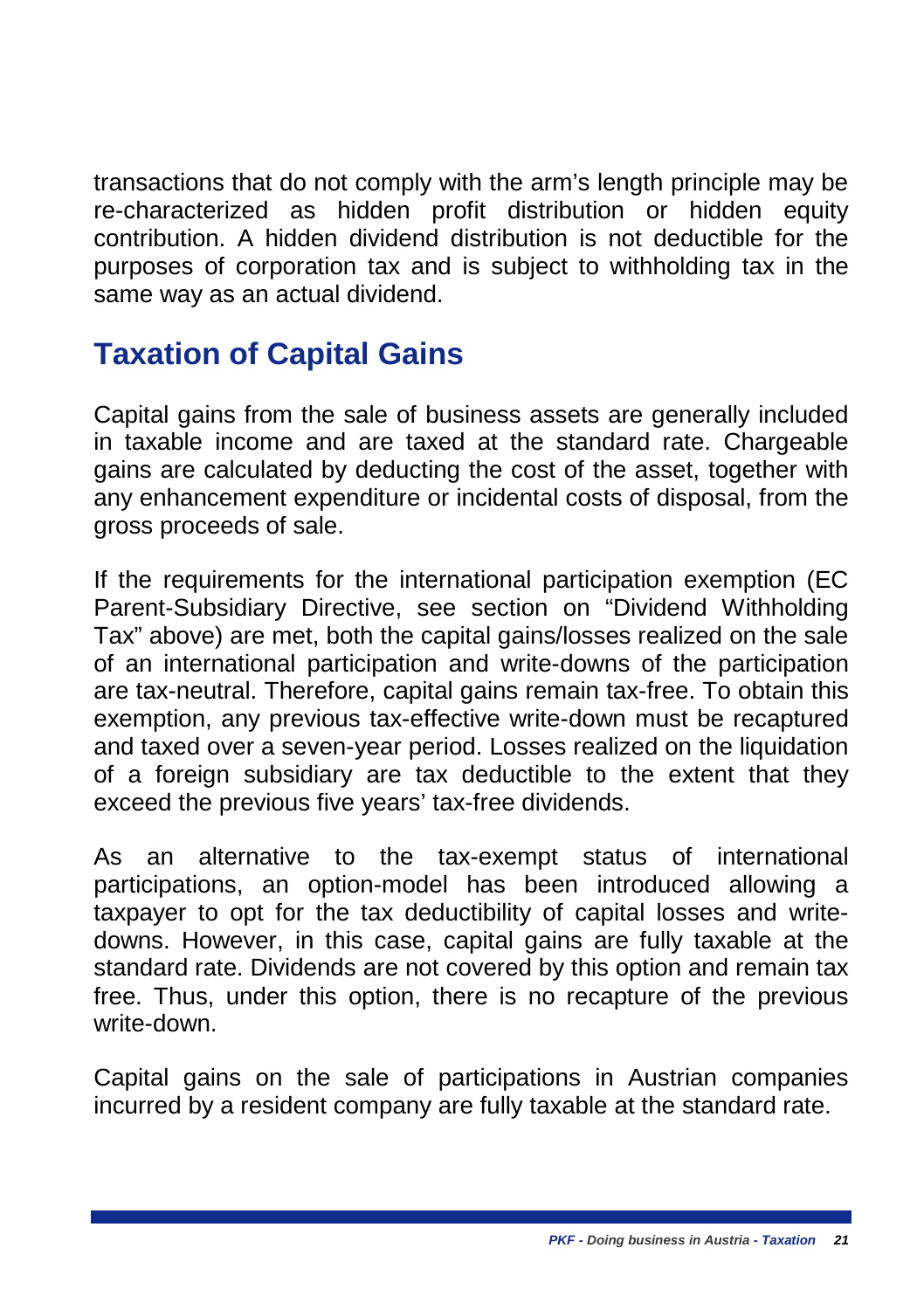Capital gains from the disposal of a partnership interest are subject to Austrian income or corporation tax. Corporation tax is invariably levied at the full rate of 25%. Income tax is reduced to half the normal rate if the partnership interest has been held for a minimum of seven years and the disposal is made upon retirement. Capital gains are in most cases subject to a reduced (27.5%) income tax rate.

The following capital gains from the disposal of privately held assets are also subject to taxation:

Capital gains from the disposal of:

- Shares, options (including futures, swaps etc.), bonds, debentures, promissory notes, etc;
- Other movable assets (if sold within 12 months after their acquisition);
- Real estate (30% tax rate);
- A partnership interest.

### <span id="page-27-0"></span>**Interaction with International Tax Regime**

Austria has concluded a considerable number of double taxation treaties providing for relief from double taxation, whereas many Austrian treaties follow the OECD Model Tax Convention. In the absence of a tax treaty, according to the domestic Austrian provisions relief from double taxation can be obtained if the respective foreign income is subject to taxation comparable to Austrian income tax of at least 15% on average.

In certain instances, the relevant double taxation treaty may also impact the determination of where an item of income is sourced. For example, business income, income from property, dividend, interest and royalty income can be affected by terms of the double tax treaty.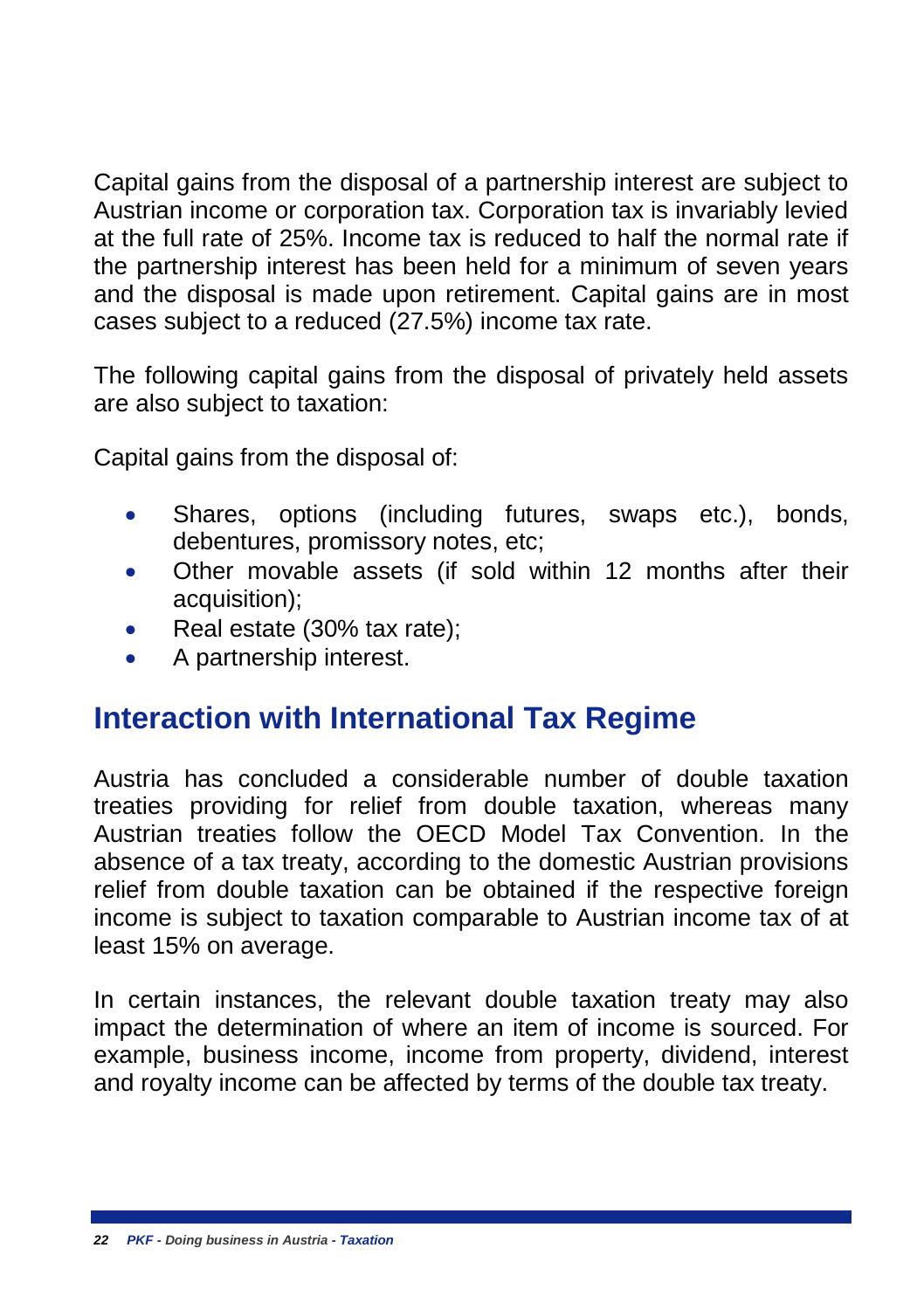The existence of a permanent establishment in Austria results in the liability of the foreign investor to pay (corporate) income tax in Austria.

## <span id="page-28-0"></span>**Taxation of Individuals**

#### <span id="page-28-1"></span>**Residents**

Individuals resident in Austria are subject to income tax on their worldwide income. An individual is considered a resident if he/she has either a permanent domicile in Austria or has his/her habitual abode there. The domicile of a person is the place where he/she occupies a residence under circumstances that indicate that he/she will retain and use it not merely temporarily (e.g. if he maintains a house or a apartment). The customary place of abode is assumed in case of physical presence over an extended period. Individuals are considered to have a customary place of abode in Austria if they remain there for 183 days (or more) during any tax year. Neither citizenship nor nationality is relevant criteria in this context. If an individual has a secondary residence in Austria, its use for less than 70 days per calendar year does not trigger unlimited Austrian tax liability, unless the individual opts for it.

#### <span id="page-28-2"></span>**Non-Residents**

A non-resident individual is subject to income tax only on his income from Austrian sources.

Depending on the type of income, Austrian income tax is payable either by way of annual assessment upon filing of an income tax return or through withholding at source. When the tax is assessed by filing an income tax return, a fictitious amount of  $\epsilon$ 9,000 is added to the actual income due to the country of residence normally granting a relief on the minimum living wage). Income tax is withheld at a flat rate of 25% on dividends received from an Austrian company, at 20% gross withholding tax (alternatively: 35% net withholding tax taking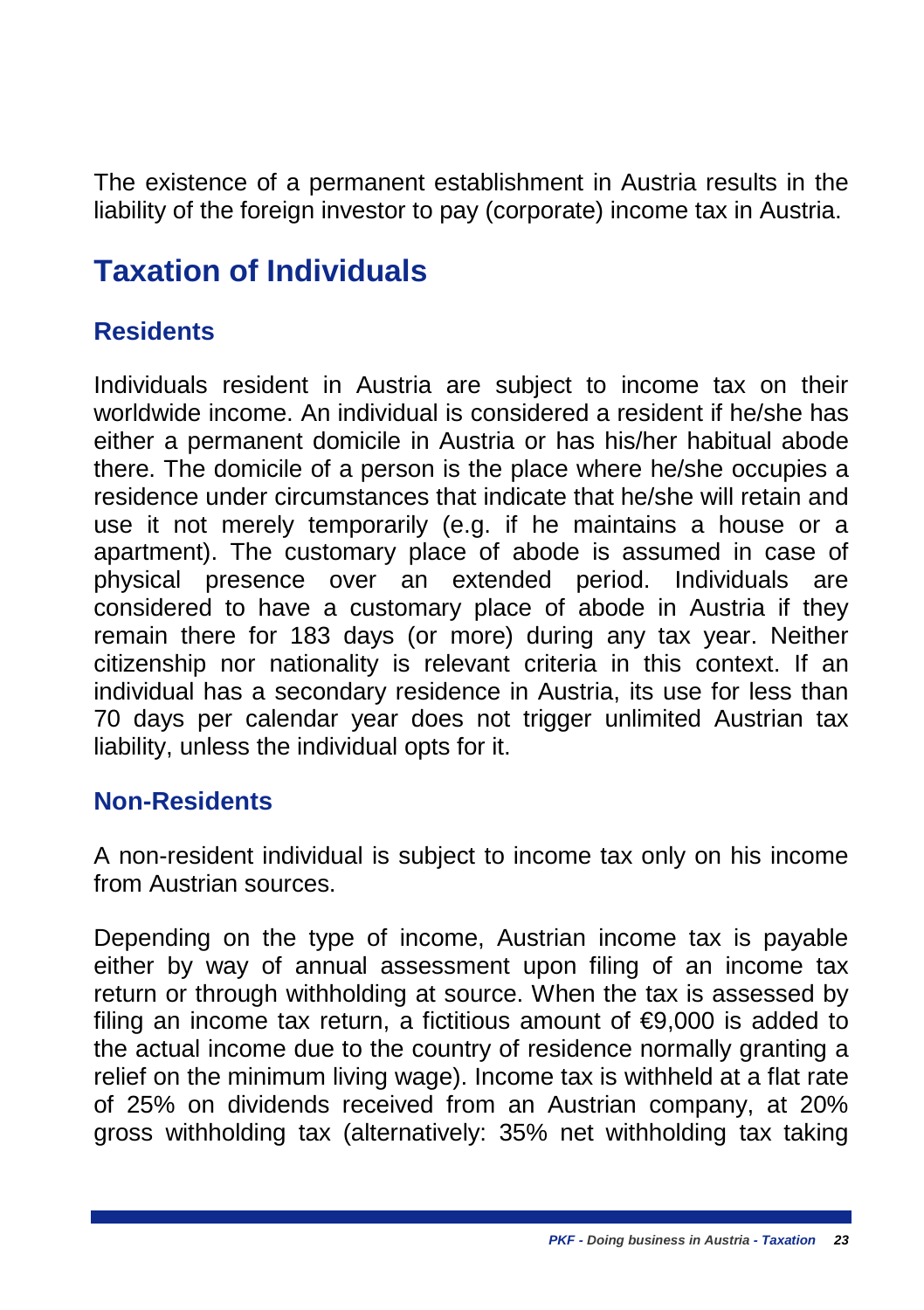expenses into consideration) on income from commercial or technical consulting services, directors' fees, royalty income and income from personal independent activities carried out in Austria, such as artists, athletes, supervisory board members, and so on.

#### <span id="page-29-0"></span>**Individual income tax rates**

From 2016 on onwards, taxable income is taxed at graduated marginal rates ranging from 0% to 55% as follows:

| Income             | <b>Overall Rate</b> | <b>Marginal Rate</b> |  |
|--------------------|---------------------|----------------------|--|
| $0 - 11.000$       | 0,0%                | 0,0%                 |  |
| 11.001 - 18.000    | 25,0%               | 9,72%                |  |
| 18.001 - 31.000    | 35,0%               | 20,32%               |  |
| 31.001 - 60.000    | 42,0%               | 30,80%               |  |
| 60.001 - 90.000    | 48,0%               | 36,53%               |  |
| 90.001 - 1.000.000 | 50,0%               | 48,79%               |  |
| Over 1.000.000     | 55,0%               | 49,35%               |  |

A range of rebates are available to Austrian resident individual taxpayers.

A special regime for income tax on salaries reduces the effective tax burden by up to 14% resulting in lower income tax rates than represented above.

#### <span id="page-29-1"></span>**Social Security System**

Austrian social security contributions are compulsory and comprise inter alia of health insurance and pension insurance. Social security contributions are determined as percentages of total monthly earnings (but only up to specified maximum amounts) and are paid partly by the employee and partly by the employer. Self-employed individuals have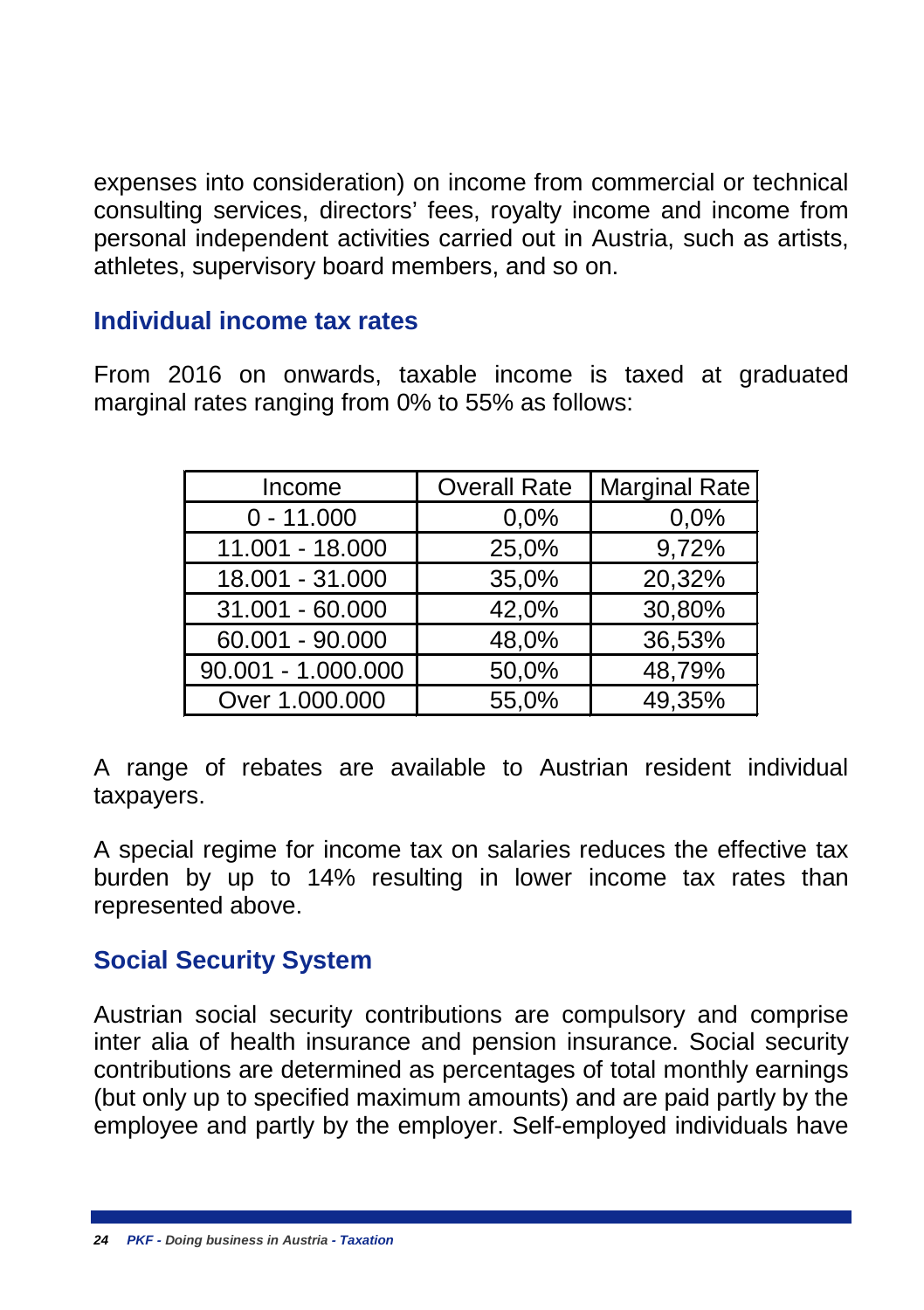to pay social security at a rate of 28% of their business income (again capped).

The social security contributions for 2016 applying a maximum monthly assessment base of €4,860 (14x) are:

|                        | Contributions by |          |        |
|------------------------|------------------|----------|--------|
|                        | Employee         | Employer | Total  |
| Pension Insurance      | 10,25%           | 12,55%   | 22,80% |
| Accident Insurance     |                  | 1,30%    | 1,30%  |
| Health Insurance       | 3,87%            | 3,78%    | 7,65%  |
| Unemployment Insurance | 3,00%            | 3,00%    | 6,00%  |

#### <span id="page-30-0"></span>**Other Taxes**

#### <span id="page-30-1"></span>**Value Added Tax (VAT)**

The Value Added Tax Code (Umsatzsteuergesetz 1994) was introduced in 1994 and is based on the Sixth EC Directive on the harmonization of VAT and supplementary Directives issued thereto. VAT (Umsatzsteuer) applies to any entrepreneur who independently supplies goods or services within the domestic territory of Austria for consideration within the scope of his/her enterprise regardless of nationality or residence.

The standard rate on the delivery of goods and the provision of services is 20%. A reduced rate of 13% is valid for a range of services, including cultural and athletic events, museums and cinemas, rental of residential property and transportation of passengers (the most common examples). A reduced rate of 10% is valid for food, medication and agricultural products. Among other things, exports and certain services related to exports and imports are zero-rated (entitlement to input VAT deduction), whereas the banking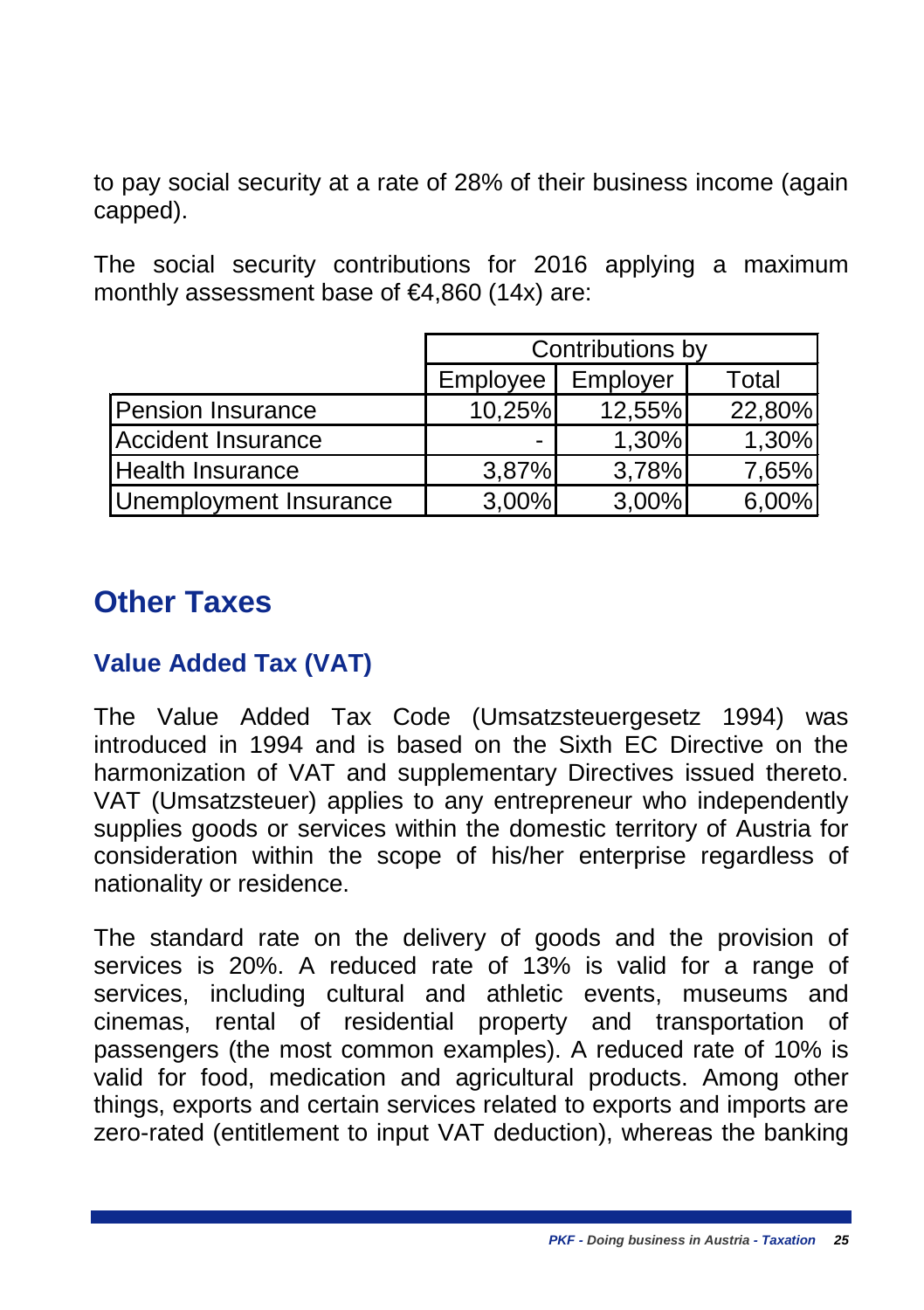and insurance sector are exempt from VAT (no entitlement to input VAT deduction). Also exempt from VAT is the supply of land and buildings and the leasing of immovable property (for other than housing purposes), though these can optionally be treated as Health services provided by doctors and hospitals and the supply of services and delivery of goods of an entrepreneur resident in Austria whose turnover does not exceed an amount of €30,000 per year are also exempt from VAT.

Foreign entrepreneurs who have neither their registered office, nor their place of abode, nor a permanent establishment in Austria are, like any other entrepreneur, in principle liable for VAT if they effect a taxable supply of goods or services in Austria. Such foreign entrepreneurs have to be registered for VAT purposes in Austria. No registration is necessary if the foreign entrepreneur renders only services in Austria subject to the reverse-charge procedure. If foreign entrepreneurs, who are not established in Austria, provide services to an entrepreneur resident in Austria, tax liability is generally shifted to the Austrian party.

Generally VAT returns have to be prepared on a monthly basis. If total sales of the previous year did not exceed €100,000, the taxable person can file returns on a quarterly basis instead of monthly. Additionally, filing an annual VAT return is obligatory. All returns have to be filed with the tax authorities by the  $15<sup>th</sup>$  of the second consecutive month of the month/quarter the return has been prepared for (e.g. the return for March has to be filed by May 15). For the annual VAT return special rules are applicable when the taxable person is represented by a tax adviser.

VAT payments are due on the filing dead-lines. Late payment causes surcharges of at least 2%.

Specific rules apply to the delivery of goods and rendering of services within the EU. Intra-EU deliveries to enterprises having a VAT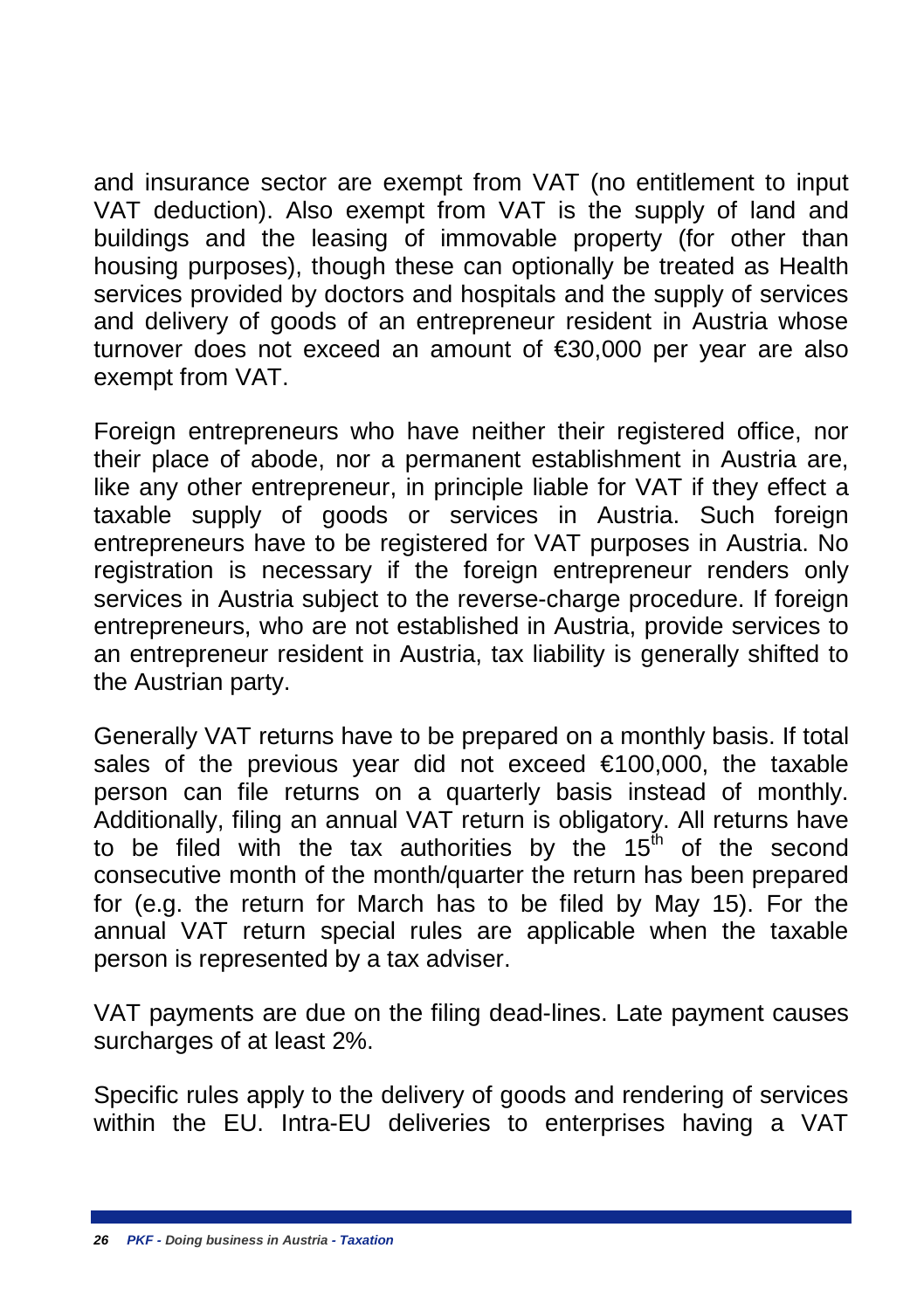identification number (UID) are zero-rated. In contrast, the receipt of intra-EU deliveries is subject to VAT. However, for most purchases by consumers the country-of-destination principle has been replaced by the country-of-origin principle, i.e. VAT accrues in the country in which the goods are bought and not in the country to which the goods are delivered. Information on intra-EU deliveries must be provided to the Austrian tax authorities on a quarterly/monthly basis, by so-called European Sales Listings.

For imports of goods from non-EU countries import VAT is levied and is either collected by customs or may alternatively be paid to the tax authorities if an Austrian undertaking is liable for the tax. Import VAT is levied at the normal VAT rate (see above).

The long-distance selling threshold for intra-EU sales is EU-based €35,000. Above this annual limit, sellers of goods in B-to-C transactions have to register for VAT in Austria and charge Austrian VAT.

#### <span id="page-32-0"></span>**Stamp duties**

Stamp duties are levied on numerous legal acts if they are manifested by a written document. Stamp duties are payable after being assessed by the tax authorities and in certain cases after a self-assessment. The following written agreements, among others, incur stamp duty:

- Lease and rental agreements;
- Assignments of rights, e.g. receivables (0,8%);
- Suretyships (1%).

#### <span id="page-32-1"></span>**Inheritance and Gift Tax**

Austria has abolished inheritance and gift tax with effect from August 1st, 2008.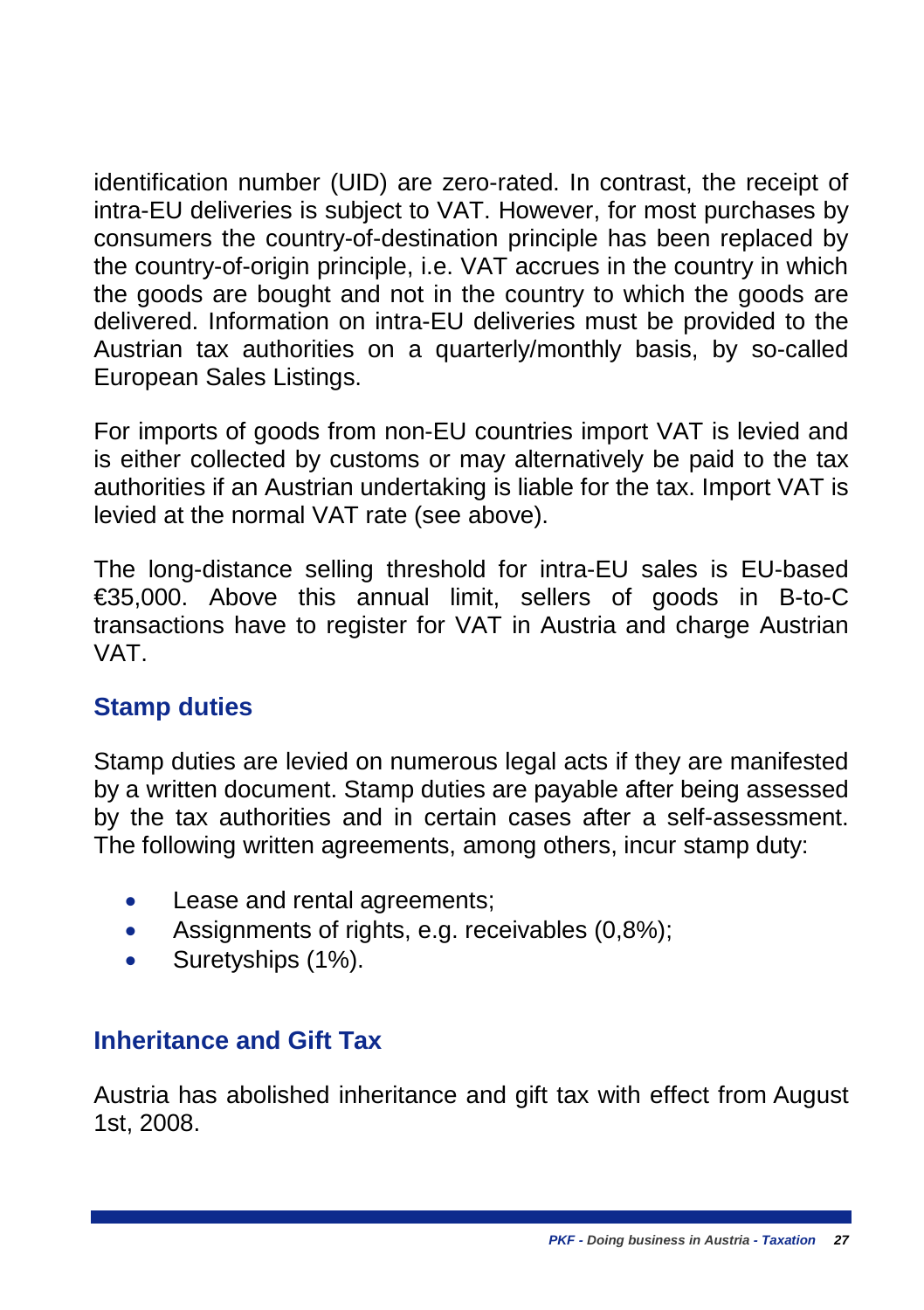Individuals and families have to declare inheritance or donations of a large number of items (with the exception of real estate) from family members to the tax authorities if the amount exceeds €50,000 in one year. In the case of bequests from non-family members, the same rule will apply to total donations of €15,000 within a five year period.

On donations to private foundations a donation tax of 2,5% is levied.

#### <span id="page-33-0"></span>**Real estate transfer tax**

Real estate transfer tax is levied on all real estate transactions, also if the transfer is free of charge. This includes all donations of real estate as well as the transfer of real estate by way of a share deal. Real estate transfer tax also accrues if 95% of the shares of a company owning real estate are united or taken over by a single shareholder.

The tax amounts to 3.5% of the purchase price or when transferring real estate free of charge:

#### **Property Income Tax**

If real estate is sold in Austria, Austria levies a property income tax of 30% on the profits generated by the sale. No property income tax occurs:

- a) if the seller used the property as his/her principal residence for two years immediately prior to the sale, or for a 5-year duration within the previous 10-year period:
- b) if the property was self-constructed and was not rented out at anytime within the past ten years;
- c) if the sale is forced to take place due to an intervention by the authorities.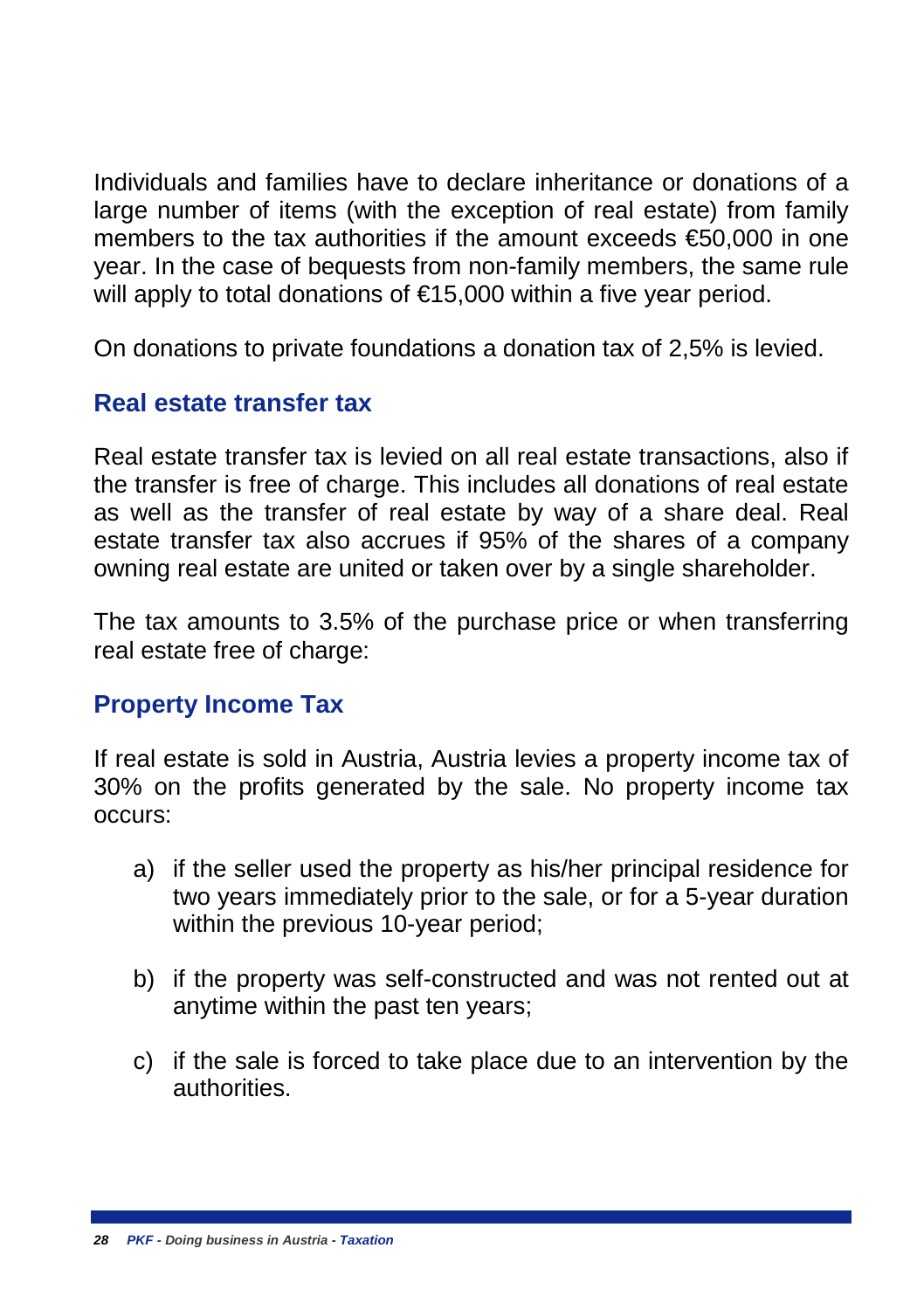#### <span id="page-34-0"></span>**Pay-roll taxes**

Austria levies pay-roll taxes on the gross salaries and wages paid by an employer. The rates are approximately 8% but may vary slightly among the nine federal provinces. The tax is also to be levied on certain fringe benefits provided to employees.

#### <span id="page-34-1"></span>**Miscellaneous taxes**

Austria levies a number of other taxes. The most notable ones are briefly described below:

- Austria levies taxes on natural gas, electricity, coal and petroleum.
- The first registration of a car in Austria attracts a duty based on the purchase price and depending on the standard fuel consumption of the car and can be as high as 16%.
- Insurance premiums are subject to insurance tax at rates between 1% and 11%.
- Advertising tax amounts to 5% and is levied on advertisements periodically taken out in all different types of media.

#### <span id="page-34-2"></span>**Customs duties**

EU customs law has been in force since Austria's accession to the European Union on January 1st, 1995. As a member of the EU, Austria implemented the bilateral and multilateral agreements (e.g. free trade agreements) concluded by the EU with third party countries.

According to the principle of the free movement of goods, no customs duties are levied on the trade of goods between EU member states. In general, goods entering the EU are subject to European customs duties as stipulated in the Common Customs Tariff, which is patterned after the Harmonized Tariff System. European customs law also provides for customs exemptions and preferences in various forms and for different purposes (e.g. aid to developing countries).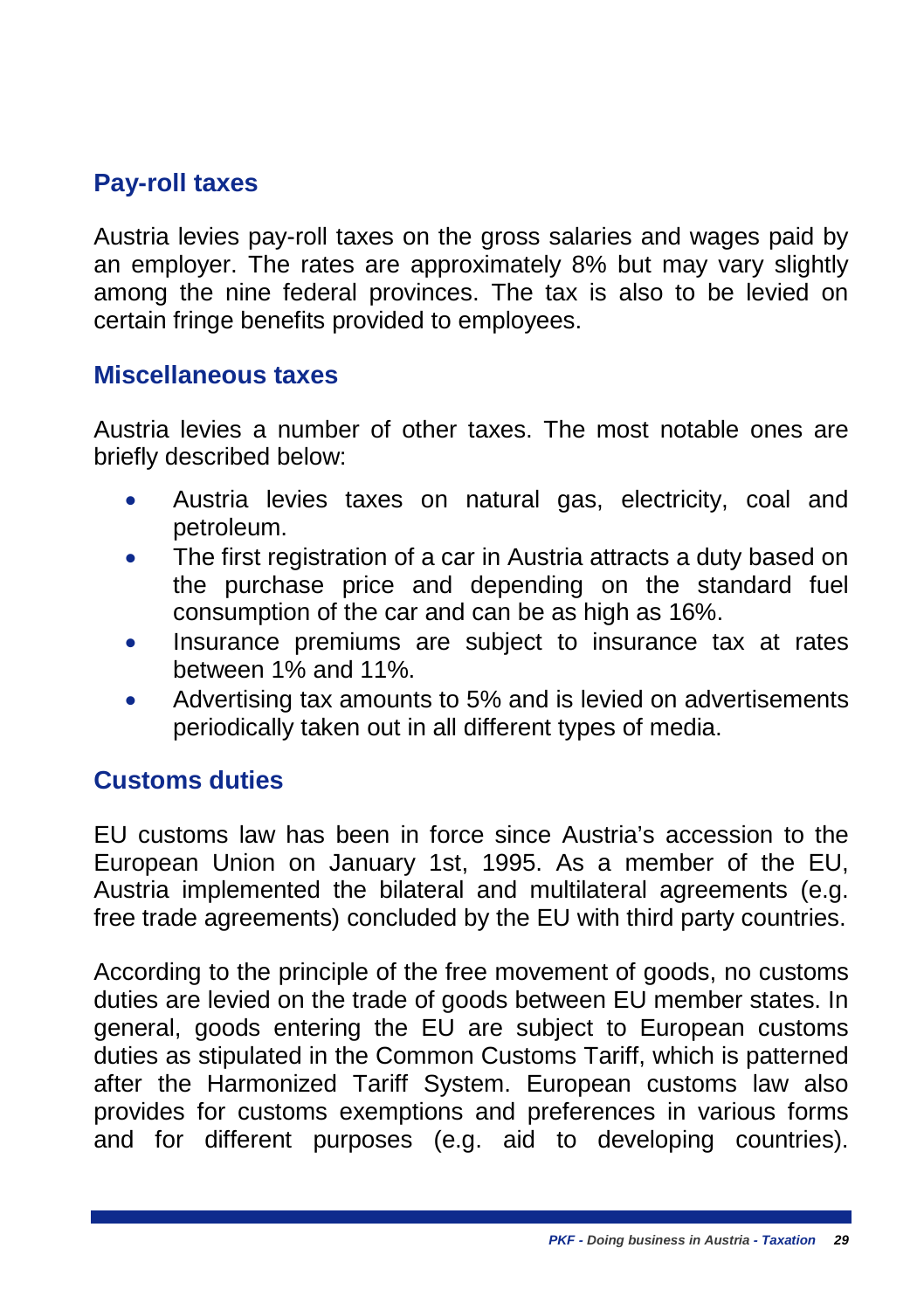

## <span id="page-35-0"></span>**Grants and Incentives**

## <span id="page-35-1"></span>**General Introduction**

Austria offers a comprehensive system of both national and local incentive programs depending on the geographic location, potential for creating employment, technology used, size of enterprise, as well as other factors.

Furthermore, there exist a number of tax incentives that relate to qualifying assets or expenditure. Since income and corporation tax are governed by federal laws, tax incentives are uniform throughout Austria.

#### <span id="page-35-2"></span>**Government Investment Incentives**

#### <span id="page-35-3"></span>**Federal, regional and EU funding instruments**

The purpose of Austria's national and local funding programs, which are all based on EU and national regulations, is to ensure fair competition between companies and regions within The European Union.

- Investment in plants and equipment is typically encouraged by investment grants in the context of regional subsidy programs: investment expenses can be reduced by up to 50%, such as for manufacturing equipment or information technology.
- R&D: Typical research and development projects can be subsidized by up to 50% depending on the research focus, the region, etc. The costs of fundamental research activities may be subsidized by up to 100%.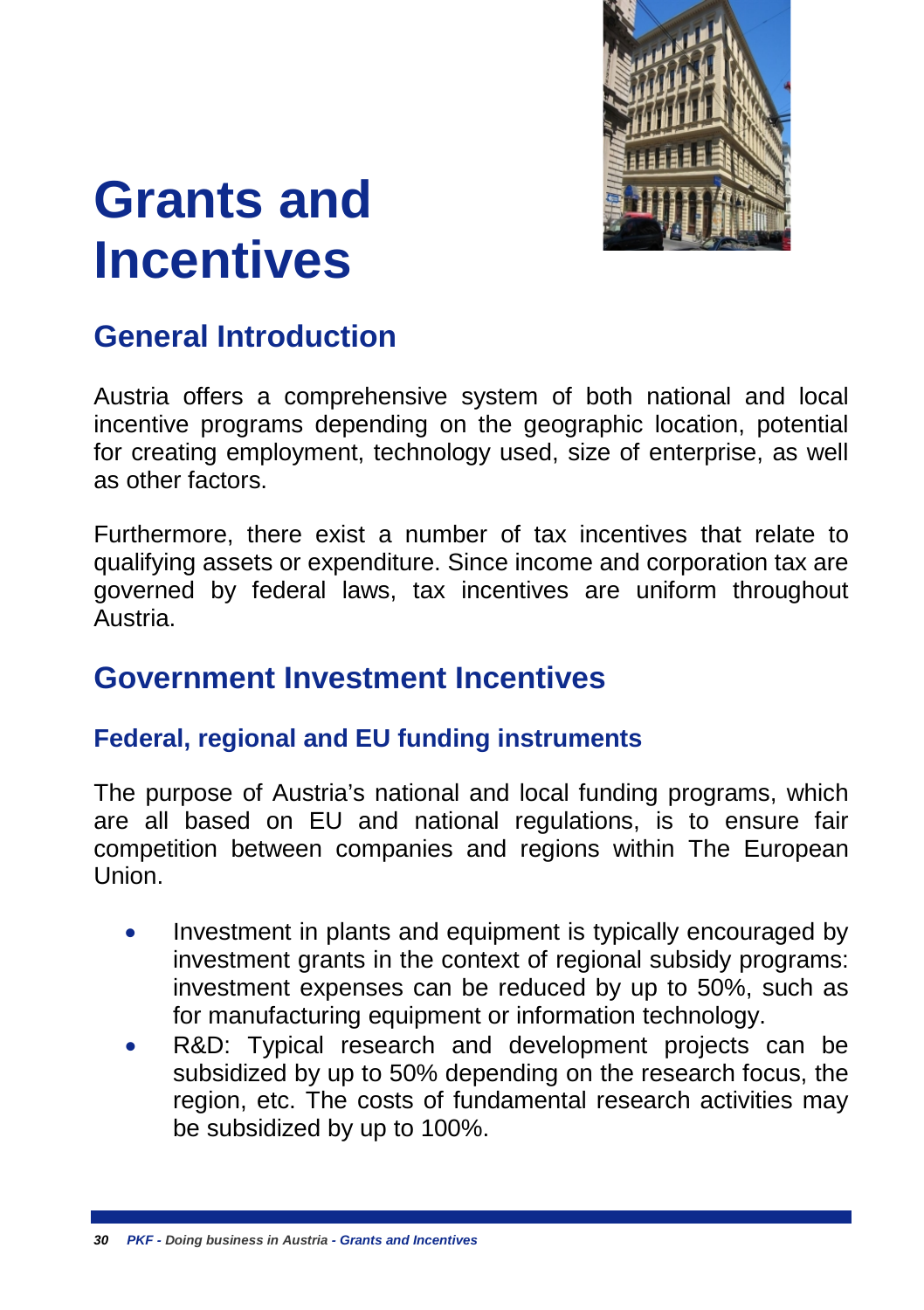- Recruitment and personnel development: human resource subsidies of up to 45% are normally granted in connection with personnel development and training. Furthermore, job creation grants are often available, as well as subsidies to meet initial salary costs or reduce social security costs of employees.
- Investments that lead to an improvement of environmental conditions may result in entitlement to environmental subsidies of (a maximum) 30% of the investment expenditure.
- Commodity exports are supported by numerous export promotion programs. There are a variety of guarantee schemes available for project investments, to the extent of up to 80% of the loan amount.
- EU investment grants: several Austrian regions are eligible for support under various EU structural fund programs, to promote and facilitate economic development. Incentives under these programs are equally available to domestic and foreign investors and range from subsidies to preferential loans, to guarantees and tax incentives.
- Three block exemption regulations concerning state aid to small and medium-sized enterprises, as well as de minimis aid (€200,000 within three years) facilitate state support. They became effective on January 1st, 2007.

There is no legal obligation to grants and funding, therefore it is the company's duty to submit a formally correct and innovative project application. Applications for funding must always be submitted before investments are made.

#### <span id="page-36-0"></span>**Tax Incentives**

Tax incentives available under the Austrian tax law include:

R&D premium:

An invention premium of 12% of the expenses for certain research and experimental activities can be asserted. The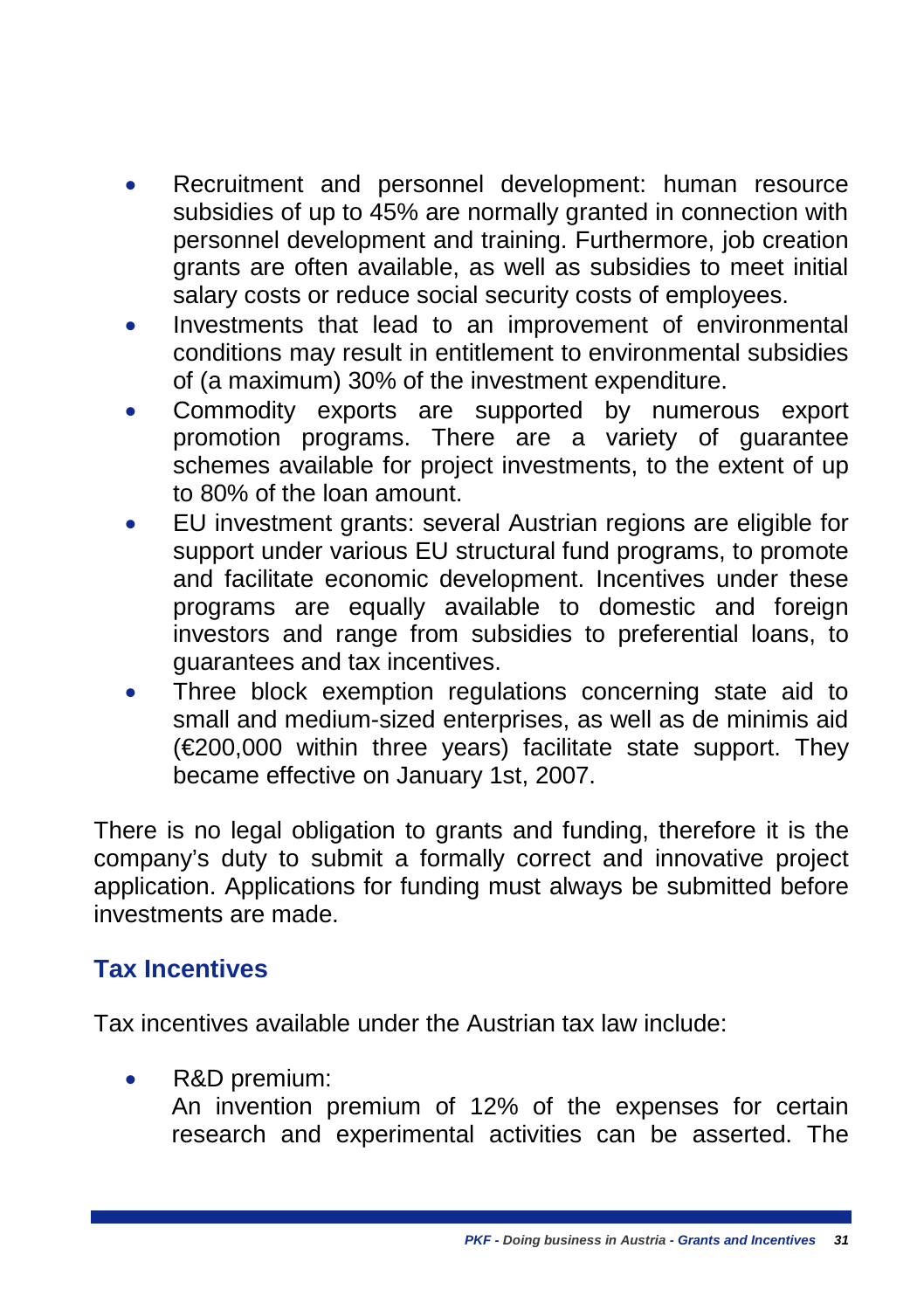invention premium is a tax refund which is credited to the taxpayer's tax account, i.e. a cash subsidy.

- Apprentice premium: As an incentive for enhanced apprenticeship training a premium of €1000 (€2000 for certain shortage occupation) per year can be asserted for each apprentice during the whole period of training (usually 3 to 5 years).
- Tax allowance for invested earnings: Individuals can claim a tax allowance amounting to 13% of the earnings and capped with €100,000 per year for individuals. The tax allowance is generally granted for a taxable income up to €30,000 p.a., for a higher taxable income (up to €769,230) the acquisition or production of tangible depreciate assets and certain securities must be proven by the tax payer. Those assets are subject to a minimum holding period and the useful life of 4 years. The following assets do not qualify for the tax allowance: buildings, cars, airplanes, low value assets, used assets, assets already subject to R&D allowance and assets acquired from a parent company.

Scientists and researchers who move to Austria can receive a tax allowance of 30% of their income from science and research over a period of 5 years.

#### <span id="page-37-0"></span>**Export Finance and Insurance**

Oesterreichische Kontrollbank Aktiengesellschaft (OeKB) is Austria`s main provider of financial and information services to the export industry and capital market. OeKB offers a wide range of specialised services to companies in all sectors, including financial institutions and Austrian governmental agencies. OeKB acts as a central hub in the markets, operating impartially and in accordance with its sustainability policy. Its shareholders are Austrian commercial banks.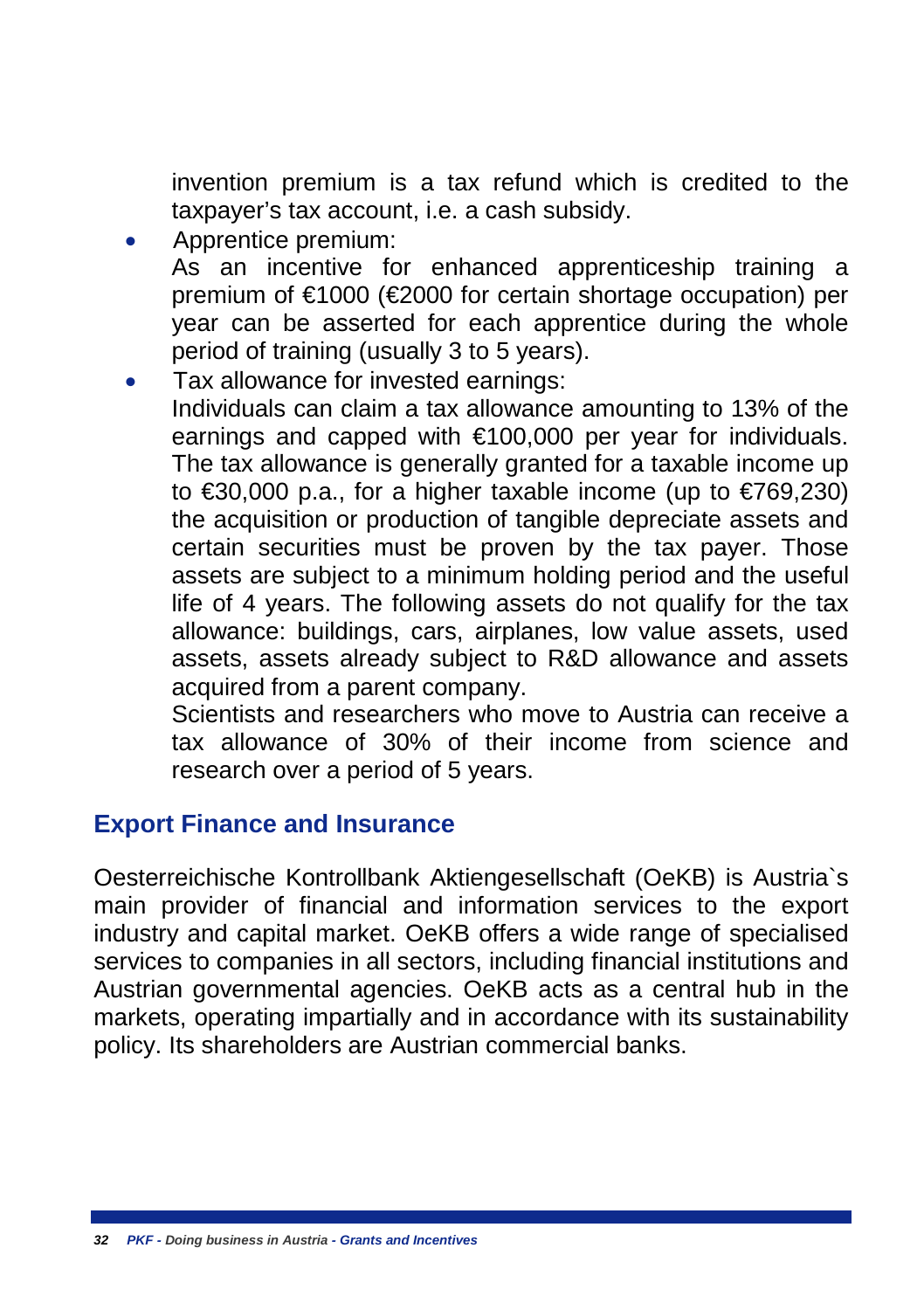

## <span id="page-38-0"></span>**Protection of Intellectual and Industrial Property**

## <span id="page-38-1"></span>**Copyright**

Copyright is protected in Austria by the Copyright Act and the copyright owner maintains the exclusive right to license others in regards to copying, performing in public, broadcasting, publicising and/or adapting the work. Copyright material created outside of Austria is also protected under the Austrian Copyright Act as a result of Austria's obligations under various international treaties.

### <span id="page-38-2"></span>**Trade Marks**

The Trade Marks Act gives the exclusive use of a registered trademark to its registered proprietor. Owners of trademarks in other countries must register them in Austria to benefit from the protection.

### <span id="page-38-3"></span>**Trade Names**

Trade names registered in the Austrian register of companies cannot be used by others in business if likelihood of confusion occurs. When registering a company the court determines any possible conflicts with existing trade names within the same industry and the same location (city, area).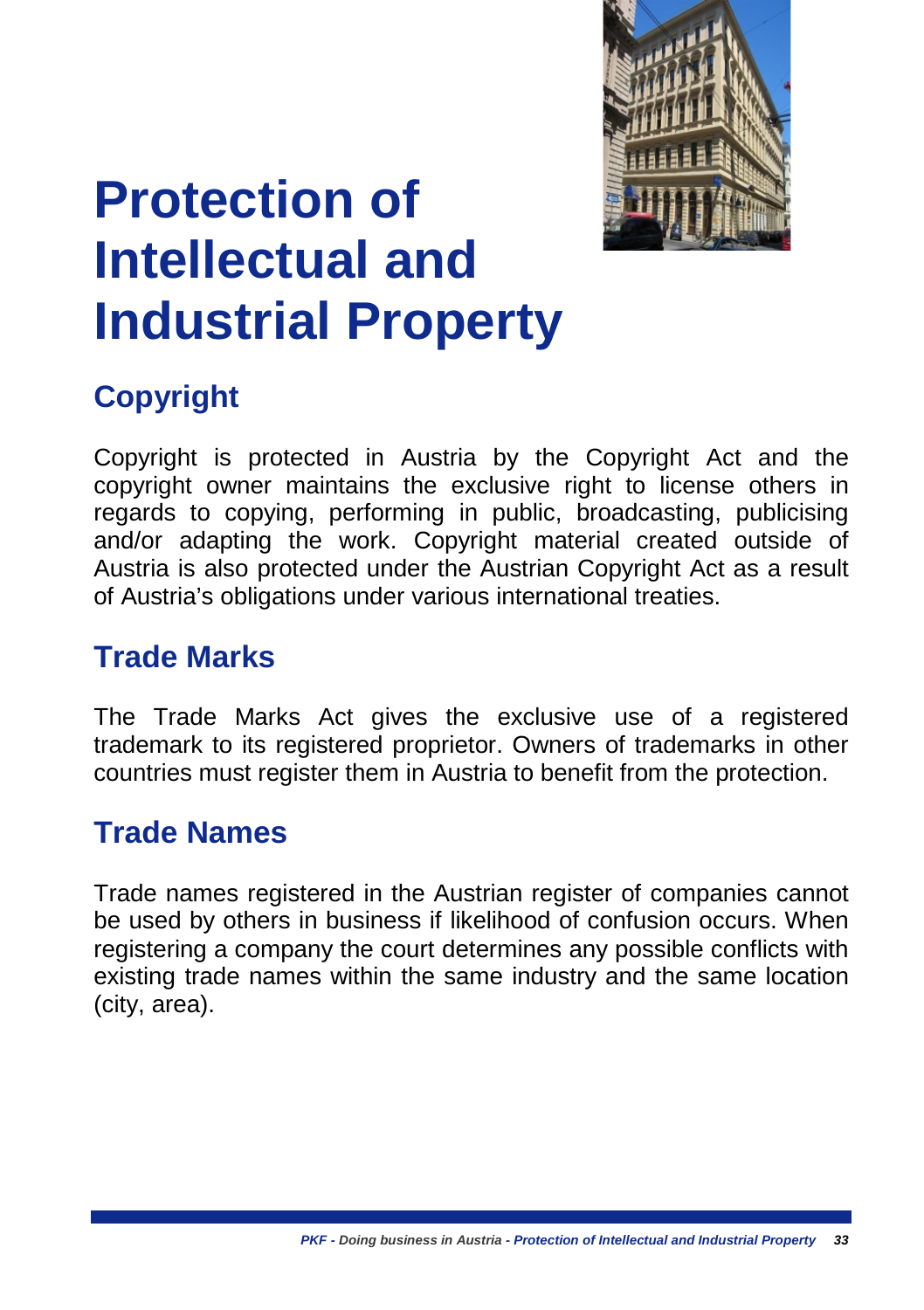## <span id="page-39-0"></span>**Patents**

The Patents Act gives a patent holder the exclusive right to exploit the invention or allow others to do so. Protection is only provided where an Austrian patent has been granted. The maximum period of protection is 20 years.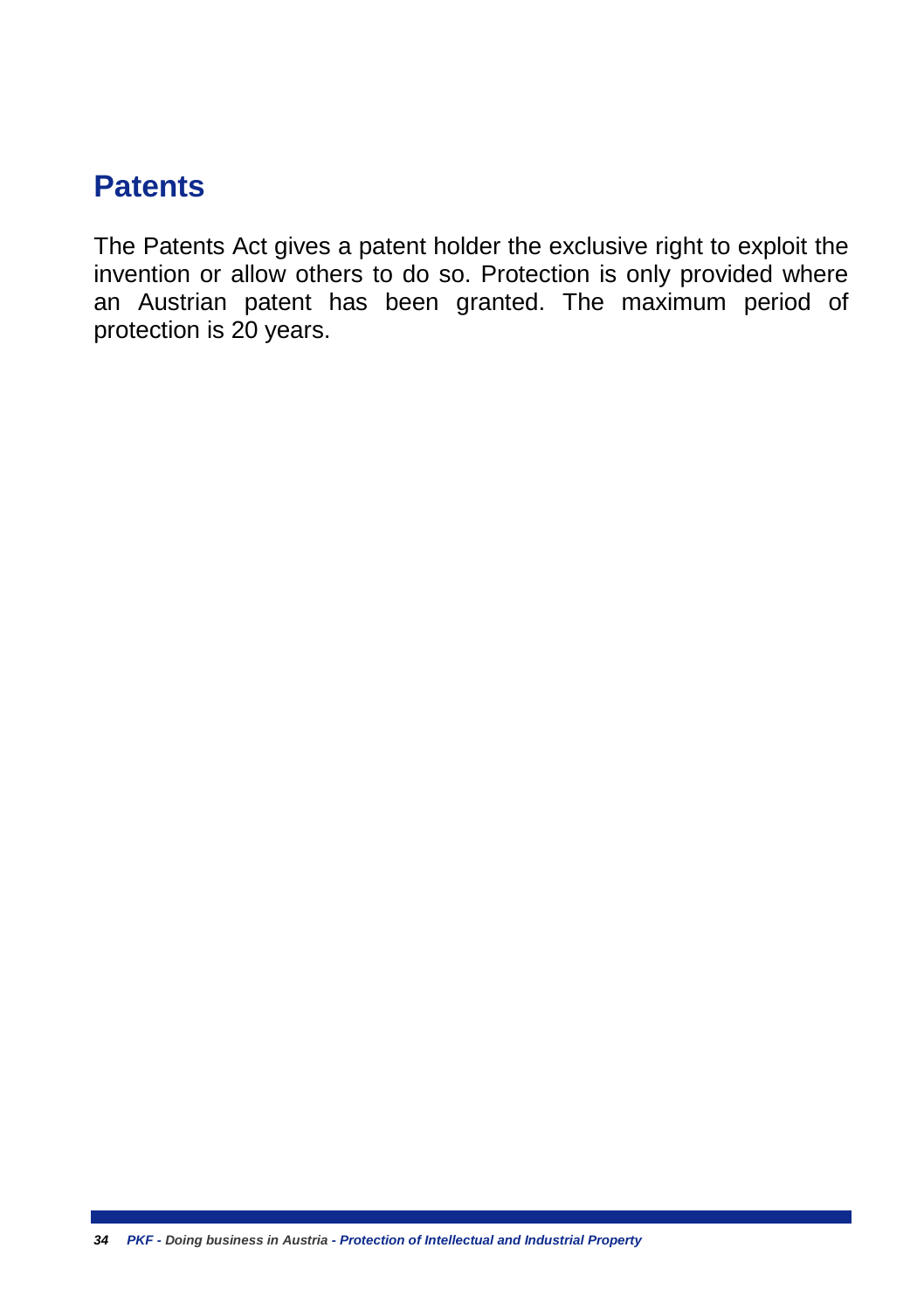

# <span id="page-40-0"></span>**Immigration**

## <span id="page-40-1"></span>**Migration to Austria**

Migration to Austria is very complex therefore it is recommended that specific advice be sought prior to making business plans involving the transfer of principals or employees to Austria.

#### <span id="page-40-2"></span>**Permanent Residence**

EU/EEA citizens making use of their right to free movement and their family members have to register their permanent residence with the authorities within three months if they intend to reside in Austria for more than three months.

#### Requirements:

EU/EEA citizens may permanently settle in Austria if they are employed or self-employed in Austria, or attend an Austrian school or recognised education facility and/or earn a secure living and provided they? they and their family members have sufficient health insurance coverage.

#### Austrian Labour Law – Framework:

The primary objective of labour law is to offset the social imbalance between employees and employers. Austrian Employment Legislation has traditionally drawn a distinction between waged ("Arbeiter" or blue-collar-worker) and salaried ("Angestellte" or white-collar-worker) employees, which has consequences on the applicable social insurance system and membership of trade unions. Austrian Labour Law can be divided into the following areas: the Employment Contract Law or Employment Relationship Law (individual labour law) contains legal provisions stipulating the individual legal relationship between employee and employer. The Labour Relations Law (collective labour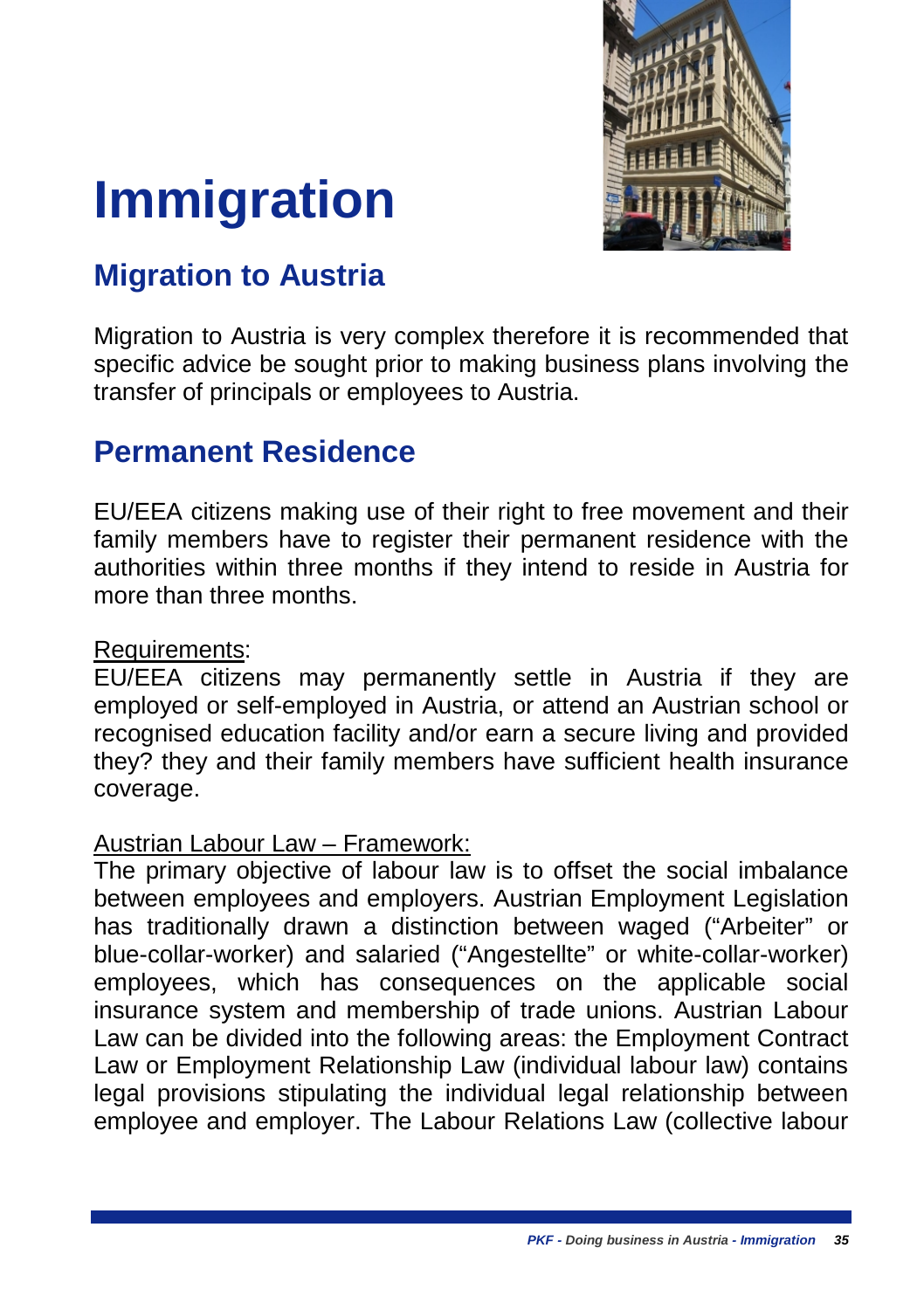law) provides for industry-wide standards and is negotiated between trade unions and representatives of the employers within an industry. In larger entities company agreements provide for specific rules in regard to the legal employment environment.

## <span id="page-41-0"></span>**Temporary Residence**

EU/EEA citizens do not require any special permit to enter and reside in Austria for up to three months.

In the case of a non-EU-citizenship, temporary residence may be granted to the following persons:

- Rotational worker (necessary document issued by AMS (Austrian job center): confirmation of guaranteed work or employment permit as rotational worker);
- Persons dispatched by an enterprise (necessary document issued by AMS: confirmation of guaranteed work or employment permit as rotational worker with employment for more than 6 months);
- Self-employed persons (if foreigner is contractually committed to one particular activity and if such commitment will last for more than 6 months; AMS might deal with such cases);
- Artists: self-employed or employed; activity is predominantly determined by artistic activities; liability declaration not accepted; in case of employment one of the following documents issued by AMS (Austrian Labour Market Service) is necessary: confirmation of guaranteed work or employment permit as artist;
- Special cases of employment activity (if activity is exempted by the law on employment of foreigners: proof of circumstances for exemption necessary) researchers (against presentation of an admission agreement issued by a certified research institution).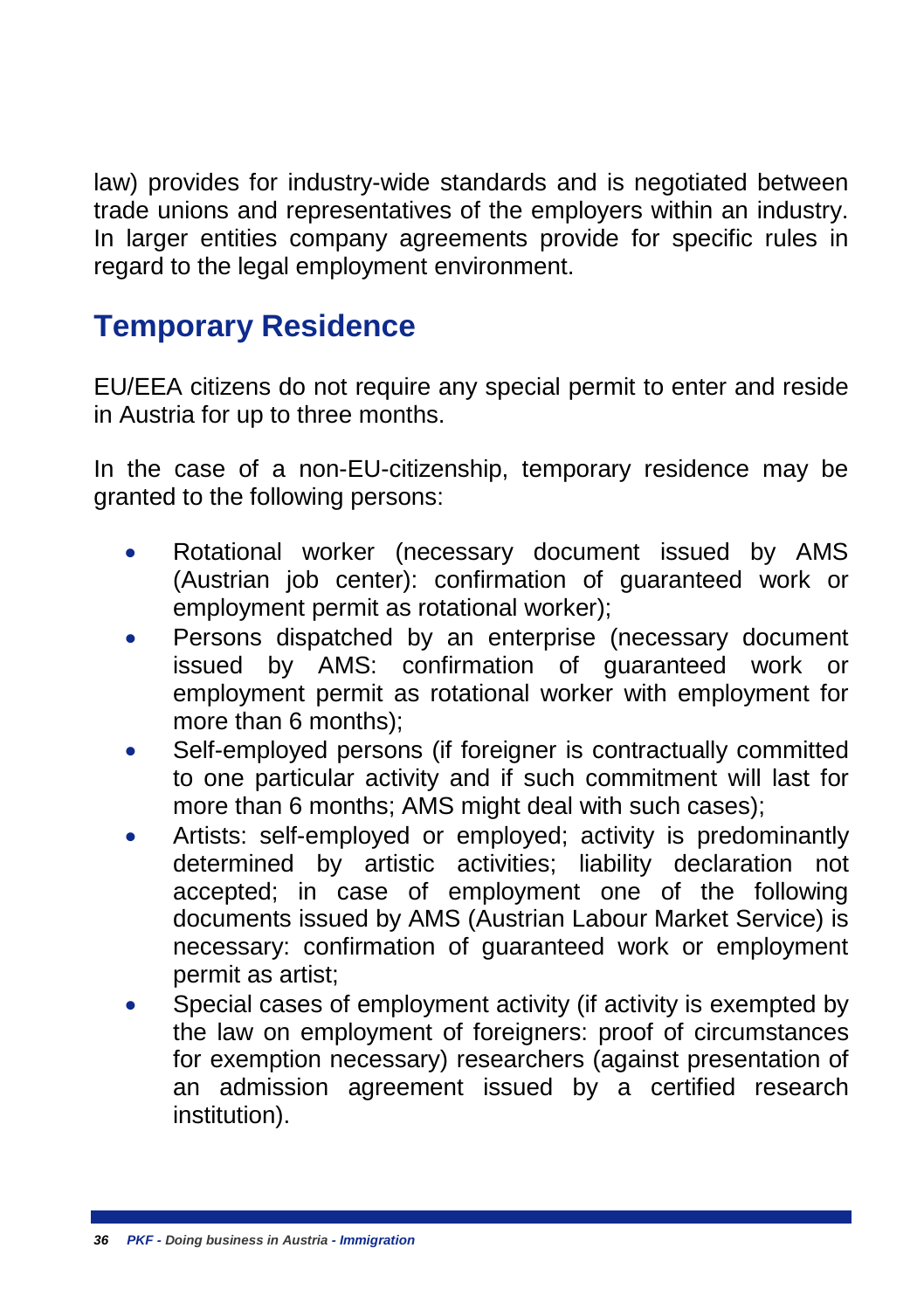## <span id="page-42-0"></span>**Visitors**

Nationals of EEA member states and Switzerland do not require a visa or similar entry permission. Visitors to Austria from other countries usually require a visa and may stay for up to 3 months. For nationals of some countries no visa is required.

### <span id="page-42-1"></span>**Work Permits**

The employment of a non-EEA national requires a work permit to be obtained prior to the start of employment. A certificate of exemption can be issued to employees who have, as a general rule, spent at least five of the last eight years in employment in Austria, or to employees who have been married to an Austrian citizen for the last five years and have their residence in Austria. Since January 1st, 2003 it is possible to obtain an exemption for highly qualified workers if there is a shortage of such personnel in Austria.

A residence permit may also be required. A residence certificate, which is a residence permit of unlimited duration, entitles the holder to work in Austria without a work permit.

For nationals of EEA member states and Switzerland, the rules of free movement of workers apply in the same way as for nationals of EU member states. No work permit is required.

The law differs between brief visits (such as visiting purposes or for short-term work) and longer (such as for longer work) stays in Austria.

#### <span id="page-42-2"></span>**Visa - for short stay**

For a short stay in Austria a visa is usually required (such as for holidays or visiting relatives). Citizens of some countries may spend up to three months in Austria without a visa.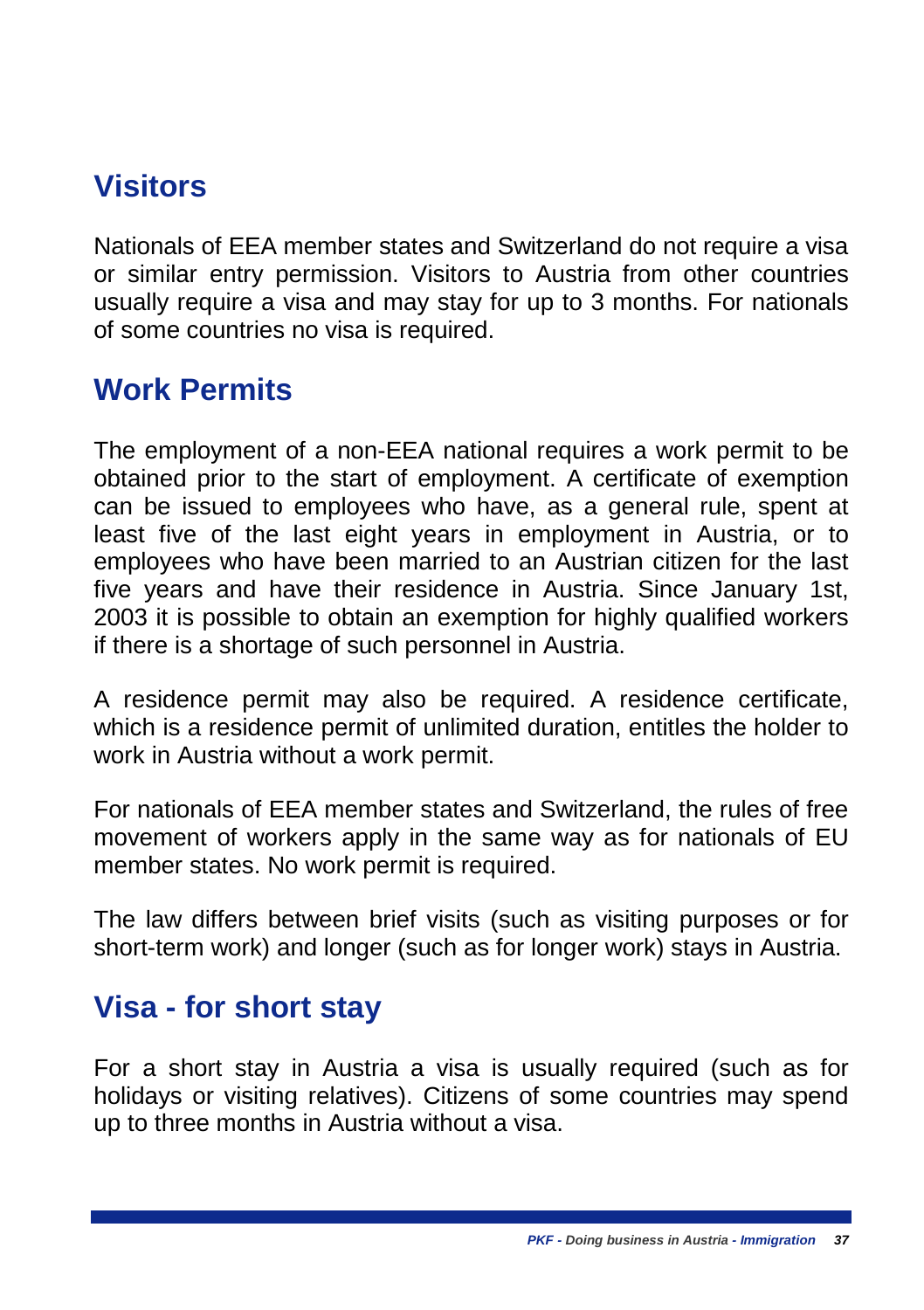Note: In principle, the visa does not include a work permit. Only with a D+C visa is an individual entitled to work in Austria. The D+C visa is called the residence and travel visa. It is intended for a short work period (for example, work as a temporary professional worker, or on a "seasonal" basis) and can be issued for up to 6 months.

## <span id="page-43-0"></span>**Residence permit**

For a stay in Austria of more than six months a residence permit (permanent residence permit, residence permit or a so-called "permit family members") is required. A residence permit can only be granted for a specific purpose given. Under certain conditions an amendment of purpose is accepted.

For nationals of EEA member states and Switzerland, the rules of free movement of workers apply in the same way as for nationals of EU member states. No work permit is required. In such cases, a registration certificate needs to be obtained within three months of entry to the country, which will be issued by the authorities once proof is provided that the individual's living costs are covered and he/she has health insurance. Citizens from new EU member states have to observe special restrictions on access to the Austrian labour market.

#### <span id="page-43-1"></span>**Conditions for a residence permit**

The application for the initial permit must be filed personally before entering Austria at the Austrian Embassy abroad. For citizens of a country whose nationals do not require a visa to enter Austria the application can be filed during their legal residence in Austria.

A residence permit may be issued only if sufficient means are available. This is the case if the funds reach at least the same amount as the so-called "Ausgleichszulagenrichtsatz".